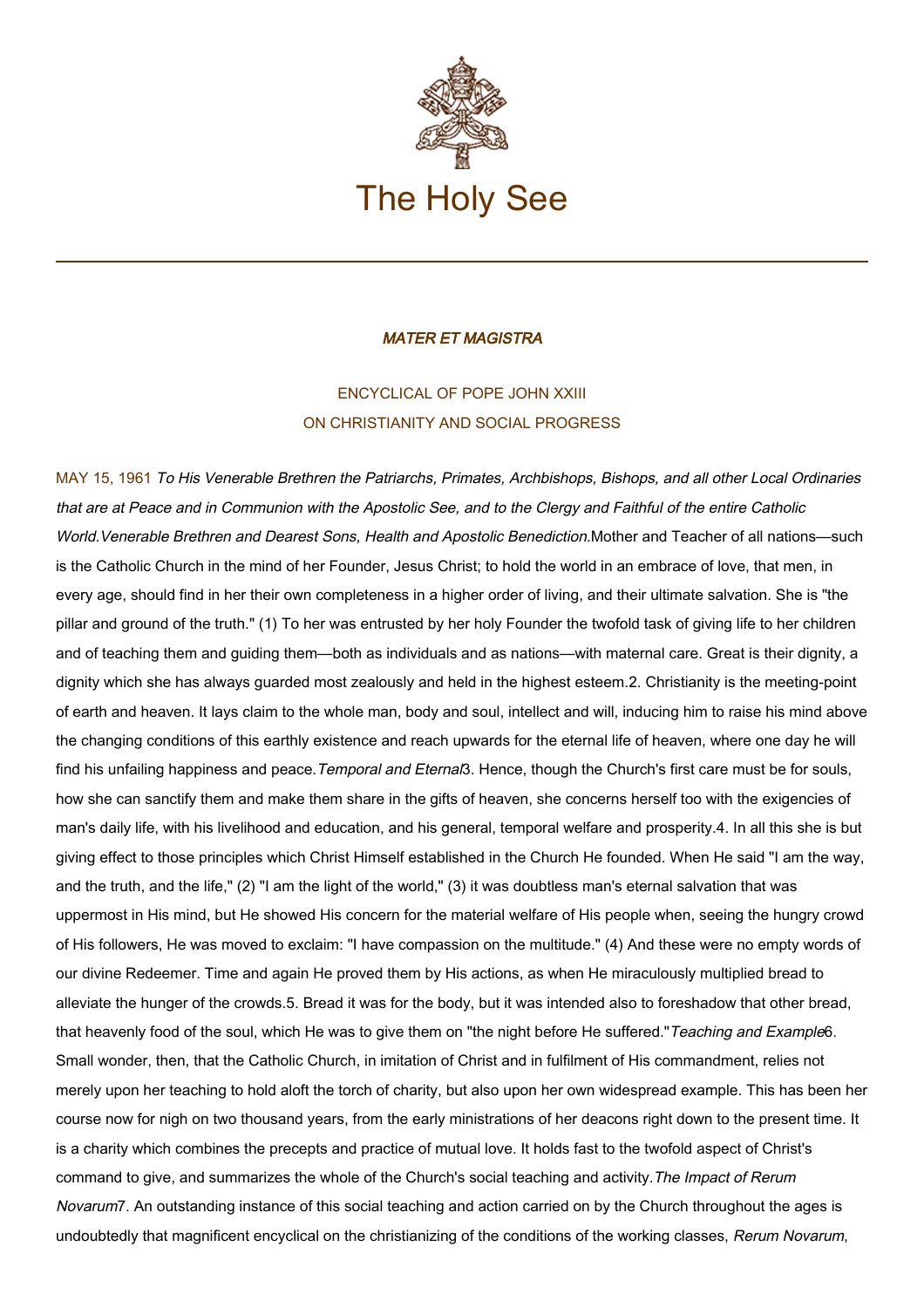published seventy years ago by Our Predecessor, Leo XlIl. (5)8. Seldom have the words of a Pontiff met with such universal acclaim. In the weight and scope of his arguments, and in the forcefulness of their expression, Pope Leo XIII can have but few rivals. Beyond any shadow of doubt, his directives and appeals have established for themselves a position of such high importance that they will never, surely, sink into oblivion. They opened out new horizons for the activity of the universal Church, and the Supreme Shepherd, by giving expression to the hardships and sufferings and aspirations of the lowly and oppressed, made himself the champion and restorer of their rights.9. The impact of this remarkable encyclical is still with us even today, so many years after it was written. It is discernible in the writings of the Popes who succeeded Pope Leo. In their social and economic teaching they have frequent recourse to the Leonine Encyclical, either to draw inspiration from it and clarify its application, or to find in it a stimulus to Catholic action. It is discernible too in the subsequent legislation of a number of States. What further proof need we of the permanent validity of the solidly grounded principles, practical directives and fatherly appeals contained in this masterly encyclical? It also suggests new and vital criteria by which men can judge the magnitude of the social question as it presents itself today, and decide on the course of action they must take.I. RERUM NOVARUM AND AFTERWARDS10. Leo XIII spoke in a time of social and economic upheaval, of heightening tensions and actual revolt. Against this dark background, the brilliance of his teaching stands out in clear relief. Social Conditions in Leo's Time11. As is well known, the outlook that prevailed on economic matters was for the most part a purely naturalistic one, which denied any correlation between economics and morality. Personal gain was considered the only valid motive for economic activity. In business the main operative principle was that of free and unrestricted competition. Interest on capital, prices—whether of goods or of services—profits and wages, were to be determined by the purely mechanical application of the laws of the market place. Every precaution was to be taken to prevent the civil authority from intervening in any way in economic matters. The status of trade unions varied in different countries. They were either forbidden, tolerated, or recognized as having private legal personality only.12. In an economic world of this character, it was the might of the strongest which not only arrogated to itself the force of law, but also dominated the ordinary business relationships between individuals, and thereby undermined the whole economic structure.13. Enormous riches accumulated in the hands of a few, while large numbers of workingmen found themselves in conditions of ever-increasing hardship. Wages were insufficient even to the point of reaching starvation level, and working conditions were often of such a nature as to be injurious alike to health, morality and religious faith. Especially inhuman were the working conditions to which women and children were sometimes subjected. There was also the constant spectre of unemployment and the progressive disruption of family life.14. The natural consequence of all this was a spirit of indignation and open protest on the part of the workingman, and a widespread tendency to subscribe to extremist theories far worse in their effects than the evils they purported to remedy. Preparing the Way for a New Order15. It was at such a time and under pressure of such circumstances as these that Leo XIII wrote his social encyclical, Rerum Novarum, based on the needs of human nature itself and animated by the principles and spirit of the Gospel. His message, not unnaturally, aroused opposition in some quarters, but was received by the majority of people with the greatest admiration and enthusiasm. A Complete SynthesisIt was not, of course, the first occasion on which the Apostolic See had come out strongly in defence of the earthly interests of the poor; indeed, Leo himself h ad made other pronouncements which in a sense had prepared the way for his encyclical. But here for the first time was a complete synthesis of social principles, formulated with such historical insight as to be of permanent value to Christendom. It is rightly regarded as a compendium of Catholic social and economic teaching. (5a)No Solution Apart from Religion and Church16. In this Leo XIII showed his complete mastery of the situation. There were those who presumed to accuse the Church of taking no interest in social matters other than to preach resignation to the poor and generosity to the rich, but Leo XIII had no hesitation in proclaiming and defending the legitimate rights of the workers. As

 $\mathfrak{p}$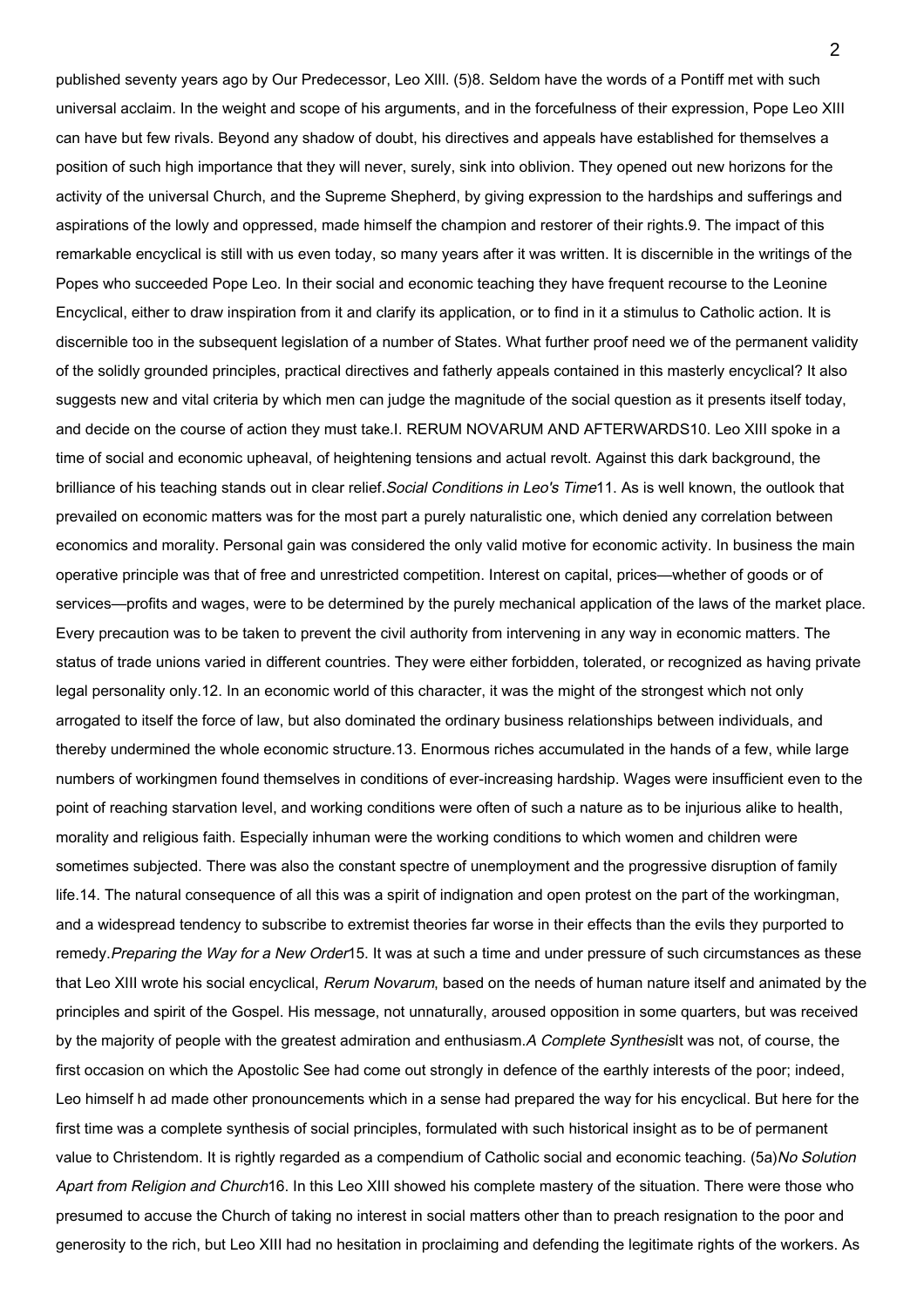he said at the beginning of his exposition of the principles and precepts of the Church in social matters: "We approach the subject with confidence, and in the exercise of the rights which manifestly appertain to Vs, for no practical solution of this question will be found apart from the counsel of religion and of the Church." (6)17. You know well enough, Venerable Brethren, the basic economic and social principles for the reconstruction of human society enunciated so clearly and authoritatively by this great Pope. Work—a Specifically Human Activity18. They concern first of all the question of work, which must be regarded not merely as a commodity, but as a specifically human activity. In the majority of cases a man's work is his sole means of livelihood. Its remuneration, therefore, cannot be made to depend on the state of the market. It must be determined by the laws of justice and equity. Any other procedure would be a clear violation of justice, even supposing the contract of work to have been freely entered into by both parties. Private Property and Its Social Aspect19. Secondly, private ownership of property, including that of productive goods, is a natural right which the State cannot suppress. But it naturally entails a social obligation as well. It is a right which must be exercised not only for one's own personal benefit but also for the benefit of others. The State's Role20. As for the State, its whole raison d'etre is the realization of the common good in the temporal order. It cannot, therefore, hold aloof from economic matters. On the contrary, it must do all in its power to promote the production of a sufficient supply of material goods, "the use of which is necessary for the practice of virtue." (7) It has also the duty to protect the rights of all its people, and particularly of its weaker members, the workers, women and children. It can never be right for the State to shirk its obligation of working actively for the betterment of the condition of the workingman.21. It is furthermore the duty of the State to ensure that terms of employment are regulated in accordance with justice and equity, and to safeguard the human dignity of workers by making sure that they are not required to work in an environment which may prove harmful to their material and spiritual interests. It was for this reason that the Leonine encyclical enunciated those general principles of rightness and equity which have been assimilated into the social legislation of many a modern State, and which, as Pope Pius XI declared in the encyclical Quadragesimo Anno, (8) have made no small contribution to the rise and development of that new branch of jurisprudence called labor law. Right to Enter into Associations22. Pope Leo XIII also defended the worker's natural right to enter into association with his fellows. Such associations may consist either of workers alone or of workers and employers, and should be structured in a way best calculated to safeguard the workers' legitimate professional interest. And it is the natural right of the workers to work without hindrance, freely, and on their own initiative within these associations for the achievement of these ends. Human Solidarity and Christian Brotherhood23. Finally, both workers and employers should regulate their mutual relations in accordance with the principle of human solidarity and Christian brotherhood. Unrestricted competition in the liberal sense, and the Marxist creed of class warfare; are clearly contrary to Christian teaching and the nature of man.24. These, Venerable Brethren, are the basic principles upon which a genuine social and economic order must be built.25. The response of good Catholics to this appeal and the enterprise they showed in reducing these principles into practice is hardly surprising. But others too, men of good will from every nation in the world, were impelled, under pressure of human necessity, to pursue the same course.26. Hence, the Leonine encyclical is rightly regarded, even today, as the Magna Charta (9) of social and economic reconstruction. The Encyclical Quadragesimo Anno27. Forty years after the appearance of this magnificent summary of Christian social principles, Our Predecessor, Pius XI, published his own encyclical, Quadragesimo Anno. (10)28. In it the Supreme Pontiff confirmed the right and duty of the Catholic Church to work for an equitable solution of the many pressing problems weighing upon human society and calling for a joint effort by all the people. He reiterated the principles of the Leonine encyclical and stressed those directives which were applicable to modern conditions. In addition, he took the opportunity not only to clarify certain points of this teaching which had given rise to difficulties even in the minds of Catholics, but also to reformulate Christian social thought in the light of changed conditions.29. The difficulties referred to principally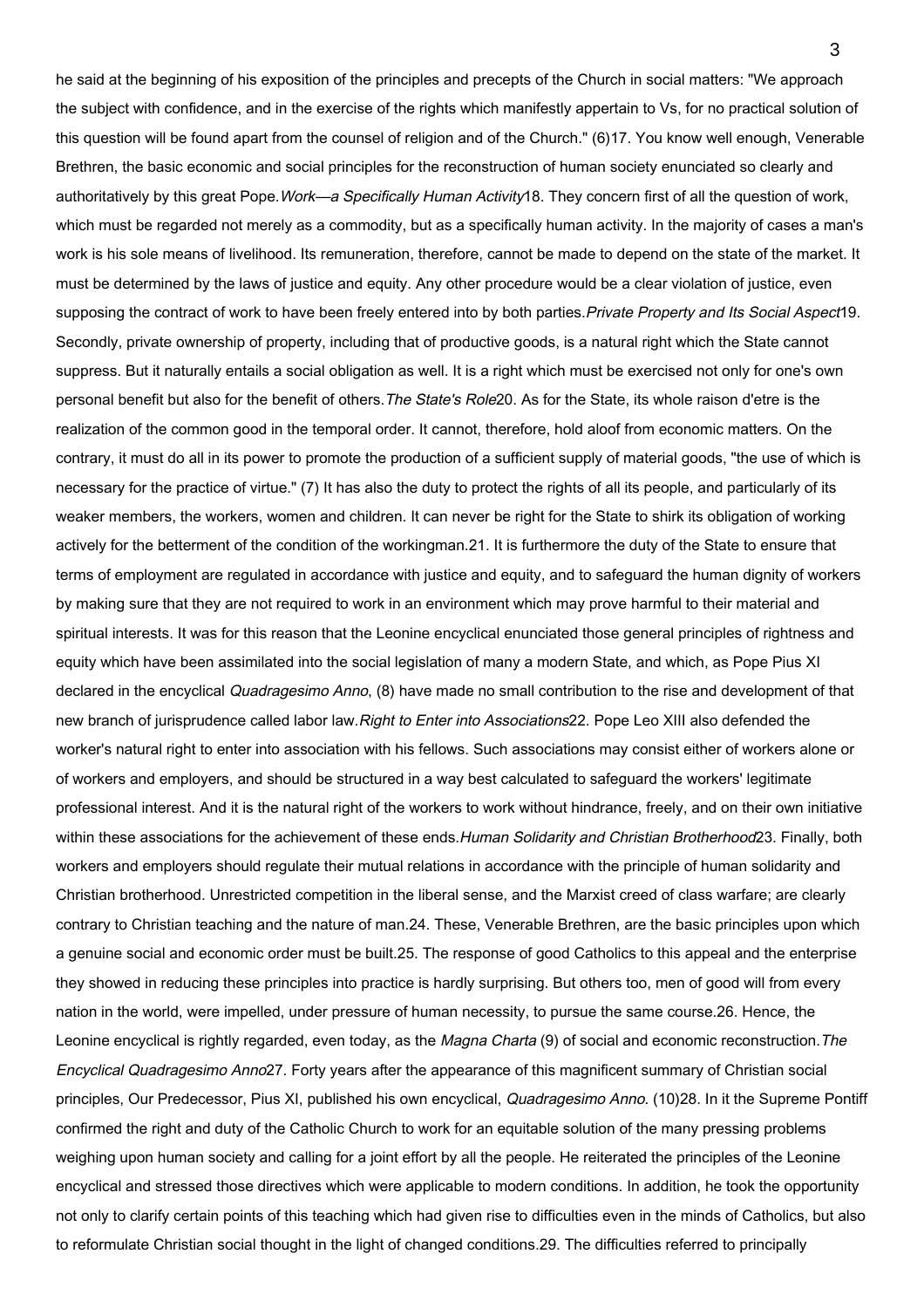concerned the Catholic's attitude to private property, the wage system, and moderate Socialism.Private Property; the Wage System30. With regard to private property, Our Predecessor reaffirmed its origin in natural law, and enlarged upon its social aspect and the obligations of ownership.31. As for the wage system, while rejecting the view that it is unjust of its very nature, he condemned the inhuman and unjust way in which is it so often implemented, and specified the terms and conditions to be observed if justice and equity are not to be violated.32. In this connection, as Our Predecessor clearly points out, it is advisable in the present circumstances that the wage-contract be somewhat modified by applying to it elements taken from the contract of partnership, so that "wage-earners and other employees participate in the ownership or the management, or in some way share in the profits." (11)33. Of special doctrinal and practical importance is his affirmation that "if the social and individual character of work be overlooked, it can be neither justly valued nor equitably recompensed." (12) In determining wages, therefore, justice demands that account be taken not only of the needs of the individual workers and their families, but also of the financial state of the business concern for which they work and of "the economic welfare of the whole people." (13) On Socialism 34. Pope Pius XI further emphasized the fundamental opposition between Communism and Christianity, and made it clear that no Catholic could subscribe even to moderate Socialism. The reason is that Socialism is founded on a doctrine of human society which is bounded by time and takes no account of any objective other than that of material well-being. Since, therefore, it proposes a form of social organization which aims solely at production, it places too severe a restraint on human liberty, at the same time flouting the true notion of social authority. Other Problems of the Day35. Pius XI was not unaware of the fact that in the forty years that had supervened since the publication of the Leonine encyclical the historical scene had altered considerably. It was clear, for example, that unregulated competition had succumbed to its own inherent tendencies to the point of practically destroying itself. It had given rise to a great accumulation of wealth, and, in the process, concentrated a despotic economic power in the hands of a few "who for the most part are not the owners, but only the trustees and directors of invested funds, which they administer at their own good pleasure." ( $\frac{1}{36}$ . Hence, as the Pope remarked so discerningly, "economic domination has taken the place of the open market. Unbridled ambition for domination has succeeded the desire for gain; the whole economic regime has become hard, cruel and relentless in frightful measure.'' (15) As a consequence, even the public authority was becoming the tool of plutocracy, which was thus gaining a stranglehold on the entire world. The Remedy37. Pius XI saw the re-establishment of the economic world within the framework of the moral order and the subordination of individual and group interests to the interest of the common good as the principal remedies for these evils. This, he taught, necessitated an orderly reconstruction of society, with the establishment of economic and vocational bodies which would be autonomous and independent of the State. Public authority should resume its duty of promoting the common good of all. Finally, there should be co-operation on a world scale for the economic welfare of all nations.38. Thus Pius XI's teaching in this encyclical can be summed up under two heads. First he taught what the supreme criterion in economic matters ought not to be. It must not be the special interests of individuals or groups, nor unregulated competition, economic despotism, national prestige or imperialism, nor any other aim of this sort.39. On the contrary, all forms of economic enterprise must be governed by the principles of social justice and charity.40. The second point which We consider basic in the encyclical is his teaching that man's aim must be to achieve in social justice a national and international juridical order, with its network of public and private institutions, in which all economic activity can be conducted not merely for private gain but also in the interests of the common good. Pius XII's Radio Address41. For all that he did to render more precise the Christian definition of social rights and duties, no small recognition is due to Our late Predecessor, Pius XII. On Pentecost Sunday, June 1st, 1941, he broadcast his message "to call to the attention of the Catholic world a memory worthy of being written in letters of gold on the Church's Calendar: the fiftieth anniversary of the publication of the epoch-making social encyclical of Leo XIII, Rerum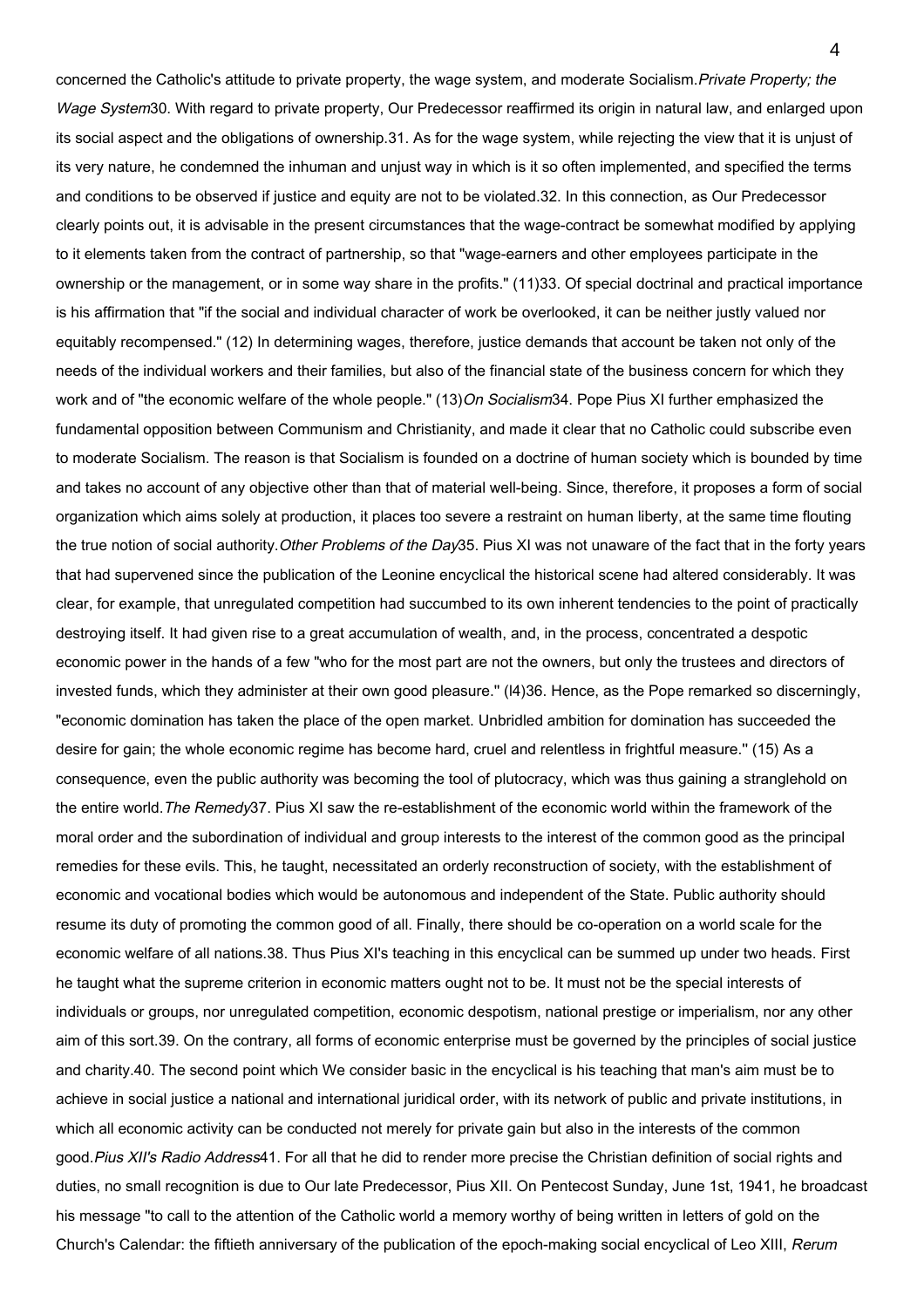Novarum," (l6) and "to render to Almighty God from the bottom of Our heart, Our humble thanks for the gift, which... He bestowed on the Church in that encyclical of His vicar on earth, and to praise Him for the lifegiving breath of the Spirit which through it, in ever-growing measure from that time on, has blown on all mankind." (I7) The Church's Competence42. In that broadcast message the great Pontiff claimed for the Church "the indisputable competence" to "decide whether the bases of a given social system are in accord with the unchangeable order which God our Creator and Redeemer has shown us through the Natural Law and Revelation." (l8) He confirmed the perennial validity and inexhaustible worth of the teaching of Rerum Novarum, and took occasion "to give some further directive moral principles on three fundamental values of social and economic life. These three fundamental values, which are closely connected one with the other, mutually complementary and dependent, are: the use of material goods, work, and the family." (19)The Use of Material Goods43. Concerning the use of material goods, Our Predecessor declared that the right of every man to use these for his own sustenance is prior to every other economic right, even that of private property. The right to the private possession of material goods is admittedly a natural one; nevertheless, in the objective order established by God, the right to property cannot stand in the way of the axiomatic principle that "the goods which were created by God for all men should flow to all alike, according to the principles of justice and charity" (20)Work44. On the subject of work, Pius XII repeated the teaching of the Leonine encyclical, maintaining that a man's work is at once his duty and his right. It is for individuals, therefore, to regulate their mutual relations where their work is concerned. If they cannot do so, or will not do so, then, and only then, does "it fall back on the State to intervene in the division and distribution of work, and this must be according to the form and measure that the common good properly understood demands." (21) The Family45. In dealing with the family the Supreme Pontiff affirmed that the private ownership of material goods has a great part to play in promoting the welfare of family life. It "secures for the father of a family the healthy liberty he needs in order to fulfil the duties assigned him by the Creator regarding the physical, spiritual and religious welfare of the family." (22) It is in this that the right of families to migrate is rooted. And so Our Predecessor, in speaking of migration, admonished both parties involved, namely the country of departure and the country receiving the newcomers, to seek always "to eliminate as far as possible all obstacles to the birth and growth of real confidence" (24) between the nations. In this way both will contribute to, and share in, the increased welfare of man and the progress of culture. Subsequent Changes46. But in the twenty years which have elapsed since the changing economic climate noted at that time by Pius XII the economic scene has undergone a radical transformation, both in the internal structure of the various States and in their relations with one another. Science, Technology, Economics47. In the field of science, technology and economics we have the discovery of nuclear energy, and its application first to the purposes of war and later, increasingly, to peaceful ends; the practically limitless possibilities of chemistry in the production of synthetic materials; the growth of automation in industry and public services; the modernization of agriculture; the easing of communications, especially by radio and television; Faster transportation and the initial conquest of interplanetary space. The Social Field48. In the social field we have the development of social insurance and, in the more economically advanced communities, the introduction of social security systems. Men in labor unions are showing a more responsible awareness of the major social and economic problems. There is a progressive improvement in basic education, a wider distribution of essential commodities, greater opportunities for advancement in industry and the consequent breaking down of class barriers, and a keener interest in world affairs shown by people of average education. At the same time, however, this assessment of the increased efficiency of social and economic systems in a growing number of communities serves also to bring to light certain glaring discrepancies. There is, in the first place, a progressive lack of balance between agriculture on the one hand, and industry and public services on the other. Secondly, there are areas of varying economic prosperity within the same political communities. Finally—to take a world view—one observes a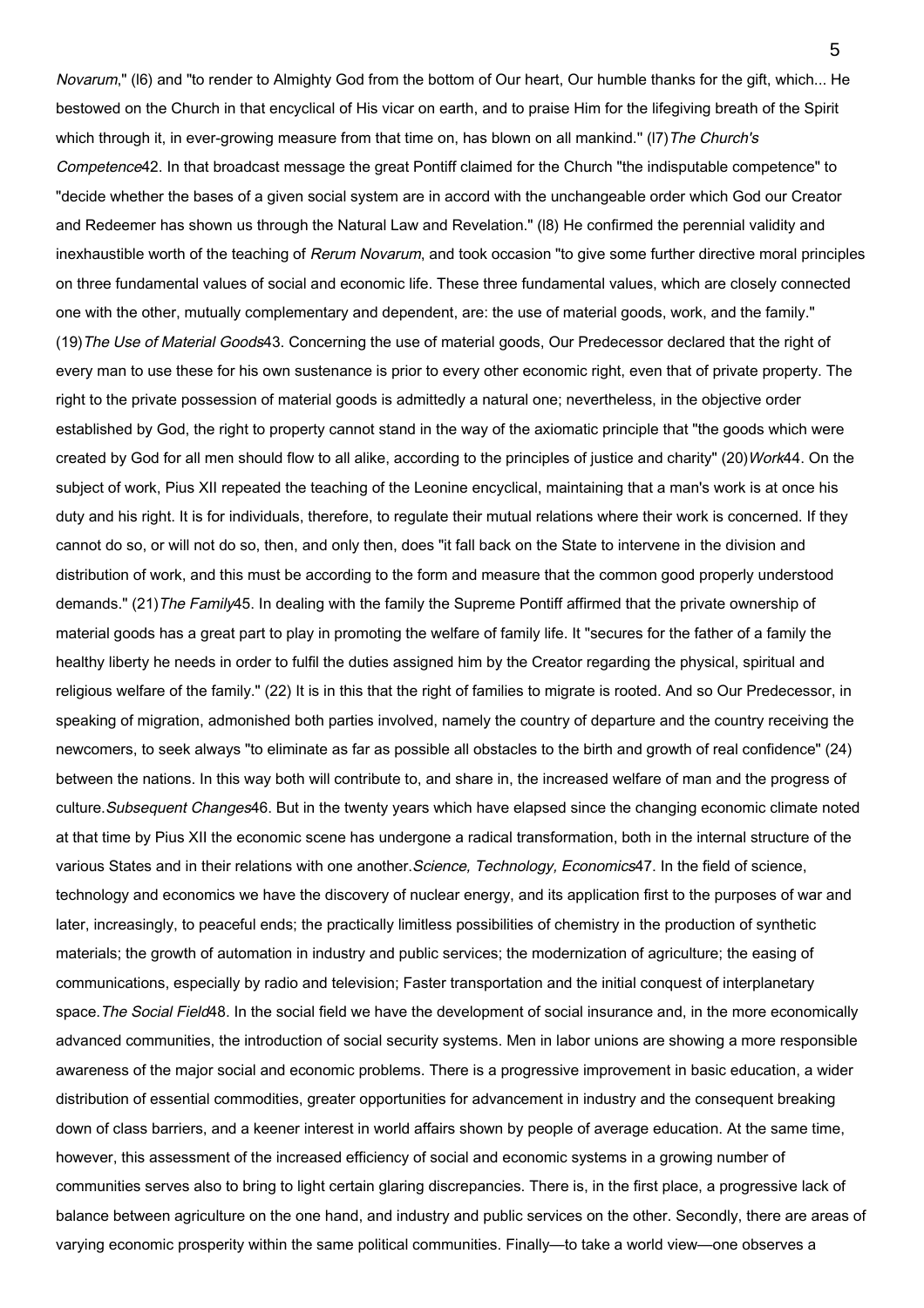marked disparity in the economic wealth possessed by different countries. The Political Field49. To turn to the political field, We observe many changes. In a number of countries all classes of citizens are taking a part in public life, and public authorities are injecting themselves more each day into social and economic matters. We are witnessing the break-away from colonialism and the attainment of political independence by the peoples of Asia and Africa. Drawn together by their common needs nations are becoming daily more interdependent. There is, moreover, an ever-extending network of societies and organizations which set their sights beyond the aims and interests of individual countries and concentrate on the economic, social, cultural and political welfare of all nations throughout the world.The Reasons for This New Encyclical50. As We pass all this in review, We are aware of Our responsibility to take up this torch which Our great predecessors lighted, and hand it on with undiminished flame. It is a torch to lighten the pathways of all who would seek appropriate solutions to the many social problems of our times. Our purpose, therefore, is not merely to commemorate in a fitting manner the Leonine encyclical, but also to confirm and make more specific the teaching of Our predecessors, and to determine clearly the mind of the Church on the new and important problems of the day.II. THE TEACHING OF RERUM NOVARUM51. It should be stated at the outset that in the economic order first place must be given to the personal initiative of private citizens working either as individuals or in association with each other in various ways for the furtherance of common interests.52. But—for reasons explained by Our predecessors—the civil power must also have a hand in the economy. It has to promote production in a way best calculated to achieve social progress and the well-being of all citizens.Personal Initiative and State Intervention53. And in this work of directing, stimulating, co-ordinating, supplying and integrating, its guiding principle must be the "principle of subsidiary function" formulated by Pius XI in Quadragesimo Anno. (24) "This is a fundamental principle of social philosophy, unshaken and unchangeable. . . Just as it is wrong to withdraw from the individual and commit to a community what private enterprise and industry can accomplish, so too it is an injustice, a grave evil and a disturbance of right order, for a larger and higher association to arrogate to itself functions which can be performed efficiently by smaller and lower societies. Of its very nature the true aim of all social activity should be to help members of the social body, but never to destroy or absorb them." (25)54. The present advance in scientific knowledge and productive technology clearly puts it within the power of the public authority to a much greater degree than ever before to reduce imbalances which may exist between different branches of the economy or between different regions within the same country or even between the different peoples of the world. It also puts into the hands of public authority a greater means for limiting fluctuations in the economy and for providing effective measures to prevent the recurrence of mass unemployment. Hence the insistent demands on those in authority—since they are responsible for the common good—to increase the degree and scope of their activities in the economic sphere, and to devise ways and means and set the necessary machinery in motion for the attainment of this end.55. But however extensive and far-reaching the influence of the State on the economy may be, it must never be exerted to the extent of depriving the individual citizen of his freedom of action. It must rather augment his freedom while effectively guaranteeing the protection of his essential personal rights. Among these is a man's right and duty to be primarily responsible for his own upkeep and that of his family. Hence every economic system must permit and facilitate the free development of productive activity.56. Moreover, as history itself testifies with ever-increasing clarity, there can be no such thing as a well-ordered and prosperous society unless individual citizens and the State co-operate in the economy. Both sides must work together in harmony, and their respective efforts must be proportioned to the needs of the common good in the prevailing circumstances and conditions of human life.57. Experience has shown that where personal initiative is lacking, political tyranny ensues and, in addition, economic stagnation in the production of a wide range of consumer goods and of services of the material and spiritual order—those, namely, which are in a great measure dependent upon the exercise and stimulus of individual creative talent.58. Where, on the other hand, the good offices of the State are lacking or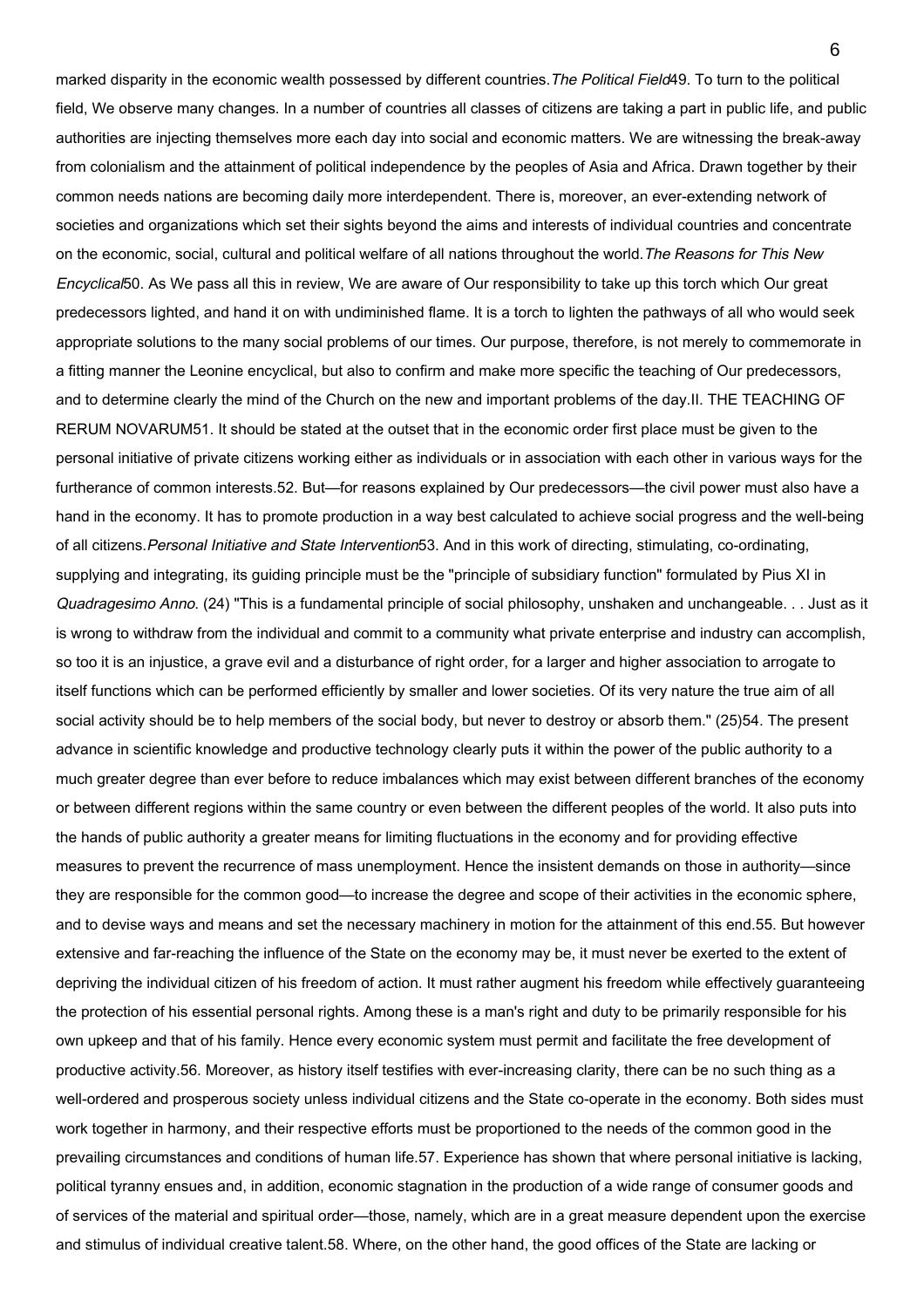deficient, incurable disorder ensues: in particular, the unscrupulous exploitation of the weak by the strong. For men of this stamp are always in evidence, and, like cockle among the wheat, thrive in every land. Ramifications of the Social Process59 . Certainly one of the principal characteristics which seem to be typical of our age is an increase in social relationships, in those mutual ties, that is, which grow daily more numerous and which have led to the introduction of many and varied forms of associations in the lives and activities of citizens, and to their acceptance within our legal framework. Scientific and technical progress, greater productive efficiency and a higher standard of living are among the many present-day factors which would seem to have contributed to this trend.60. This development in the social life of man is at once a symptom and a cause of the growing intervention of the State, even in matters which are of intimate concern to the individual, hence of great importance and not devoid of risk. We might cite as examples such matters as health and education, the choice of a career, and the care and rehabilitation of the physically and mentally handicapped.It is also partly the result, partly the expression of a natural, well-nigh irresistible urge in man to combine with his fellows for the attainment of aims and objectives which are beyond the means or the capabilities of single individuals. In recent times, this tendency has given rise to the formation everywhere of both national and international movements, associations and institutions with economic, cultural, social, sporting, recreational, professional and political ends.Advantages and Disadvantages61. Clearly, this sort of development in social relationships brings many advantages in its train. It makes it possible for the individual to exercise many of his personal rights, especially those which we call economic and social and which pertain to the necessities of life, health care, education on a more extensive and improved basis, a more thorough professional training, housing, work, and suitable leisure and recreation. Furthermore, the progressive perfection of modern methods of thought-diffusion—the press, cinema, radio, television—makes it possible for everyone to participate in human events the world over.62. At the same time, however, this multiplication and daily extension of forms of association brings with it a multiplicity of restrictive laws and regulations in many departments of human life. As a consequence, it narrows the sphere of a person's freedom of action. The means often used, the methods followed, the atmosphere created, all conspire to make it difficult for a person to think independently of outside influences, to act on his own initiative, exercise his responsibility and express and fulfil his own personality. What then? Must we conclude that these increased social relationships necessarily reduce men to the condition of being mere automatons? By no means. Creation of Free Men63. For actually this growth in the social life of man is not a product of natural forces working, as it were, by blind impulse. It is, as we saw, the creation of men who are free and autunomous by nature—though they must, of course, recognize and, in a sense, obey the laws of economic development and social progress, and cannot altogether escape from the pressure of environment.64. The development of these social relationships, therefore, can and ought to be realized in a way best calculated to promote its inherent advantages and to preclude, or at least diminish, its attendant disadvantages. Proper Balance Necessary65. To this end, a sane view of the common good must be present and operative in men invested with public authority. They must take account of all those social conditions which favor the full development of human personality. Moreover, We consider it altogether vital that the numerous intermediary bodies and corporate enterprises—which are, so to say, the main vehicle of this social growth—be really autonomous, and loyally collaborate in pursuit of their own specific interests and those of the common good. For these groups must themselves necessarily present the form and substance of a true community, and this will only be the case if they treat their individual members as human persons and encourage them to take an active part in the ordering of their lives.66. As these mutual ties binding the men of our age one to the other grow and develop, governments will the more easily achieve a right order the more they succeed in striking a balance between the autonomous and active collaboration of individuals and groups, and the timely coordination and encouragement by the State of these private undertakings.67. So long as social relationships do in fact adhere to these principles within the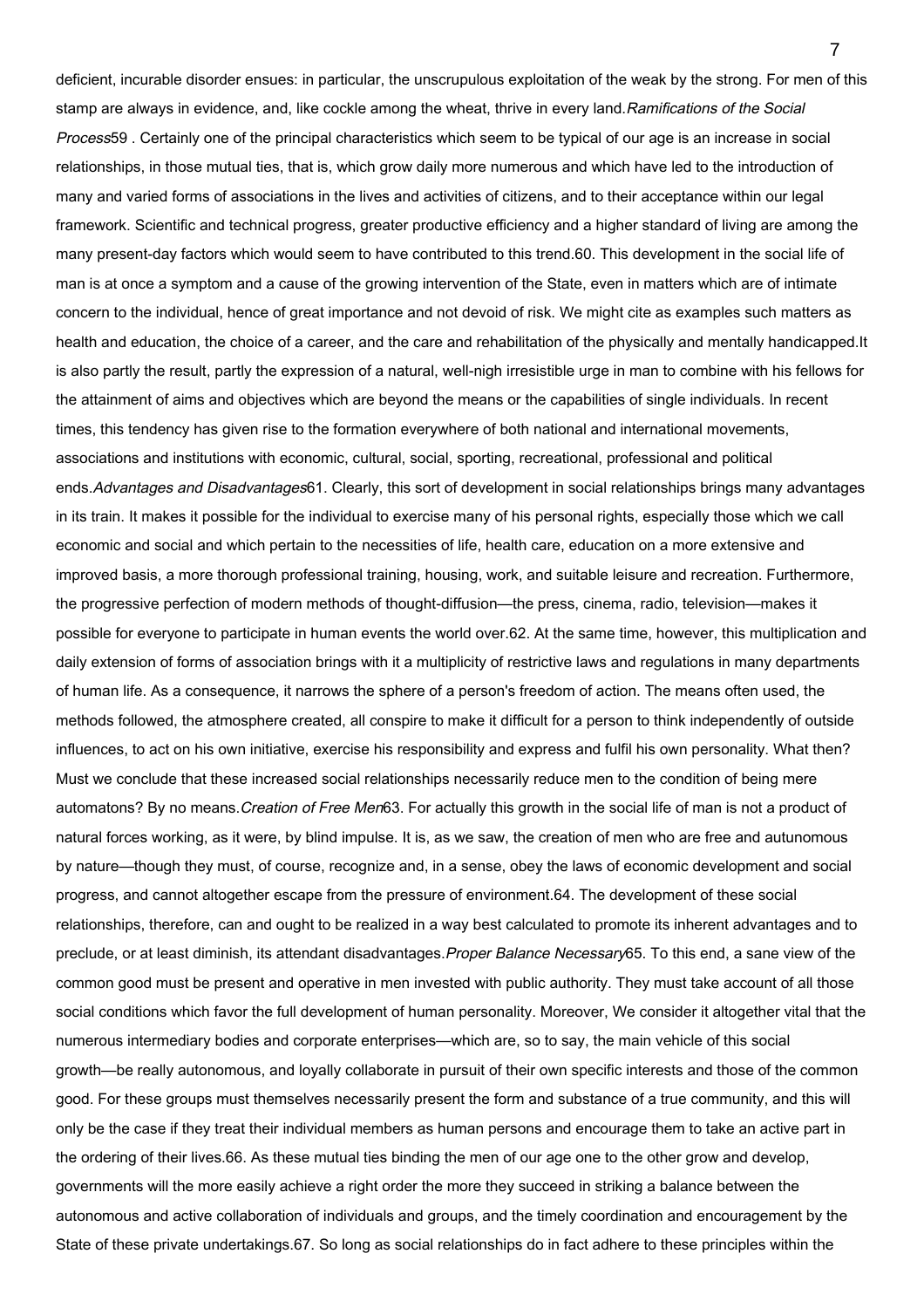framework of the moral order, their extension does not necessarily mean that individual citizens will be gravely discriminated against or excessively burdened. On the contrary, we can hope that they will help him to develop and perfect his own personal talents, and lead to that organic reconstruction of society which Our Predecessor Pius XI advocated in his encyclical *Quadragesimo Anno* as the indispensable prerequisite for the fulfilment of the rights and obligations of social life, (26) The Remuneration of Work68. We are filled with an overwhelming sadness when We contemplate the sorry spectacle of millions of workers in many lands and entire continents condemned through the inadequcy of their wages to live with their families in utterly sub-human conditions. This is probably due to the fact that the process of industrialization in these countries is only in its initial stages, or is still not sufficiently developed.69. Nevertheless, in some of these lands the enormous wealth, the unbridled luxury, of the privileged few stands in violent, offensive contrast to the utter poverty of the vast majority. In some parts of the world men are being subjected to inhuman privations so that the output of the national economy can be increased at a rate of acceleration beyond what would be possible if regard were had to social justice and equity. And in other countries a notable percentage of income is absorbed in building up an ill-conceived national prestige, and vast sums are spent on armaments.70. In economically developed countries, relatively unimportant services, and services of doubtful value, frequently carry a disproportionately high rate of remuneration, while the diligent and profitable work of whole classes of honest, hard-working men gets scant reward. Their rate of pay is quite inadequate to meet the basic needs of life. It in no way corresponds to the contribution they make to the good of the community, to the profits of the company for which they work, and to the general national economy.Factors Determining Just Wage71. We therefore consider it Our duty to reaffirm that the remuneration of work is not something that can be left to the laws of the marketplace; nor should it be a decision left to the will of the more powerful. It must be determined in accordance with justice and equity; which means that workers must be paid a wage which allows them to live a truly human life and to fulfill their family obligations in a worthy manner. Other factors too enter into the assessment of a just wage: namely, the effective contribution which each individual makes to the economic effort, the financial state of the company for which he works, the requirements of the general good of the particular country—having regard especially to the repercussions on the overall employment of the working force in the country as a whole—and finally the requirements of the common good of the universal family of nations of every kind, both large and small.72. The above principles are valid always and everywhere. So much is clear. But their degree of applicability to concrete cases cannot be deter mined without reference to the quantity and quality of available resources; and these can—and in fact do—vary from country to country, and even, from time to time, within the same country. Balancing Economic Development and Social Progress73. In view of the rapid expansion of national economies, particularly since the war, there is one very important social principle to which We would draw your attention. It is this: Economic progress must be accompanied by a corresponding social progress, so that all classes of citizens can participate in the increased productivity. The utmost vigilance and effort is needed to ensure that social inequalities, so far from increasing, are reduced to a minimum.74. As Our Predecessor Pius XII observed with evident justification: "Likewise the national economy, as it is the product of the men who work together in the community of the State, has no other end than to secure without interruption the material conditions in which the individual life of the citizens may fully develop. Where this is secured in a permanent way, a people will be, in a true sense, economically rich, because the general well-being, and consequently the personal right of all to the use of worldly goods, is thus actuated in conformity with the purpose willed by the Creator." (27) From this it follows that the economic prosperity of a nation is not so much its total assets in terms of wealth and property, as the equitable division and distribution of this wealth.This it is which guarantees the personal development of the members of society, which is the true goal of a nation's economy. Sharing Ownership75. We must notice in this connection the system of self-financing adopted in many countries by large, or comparatively large firms.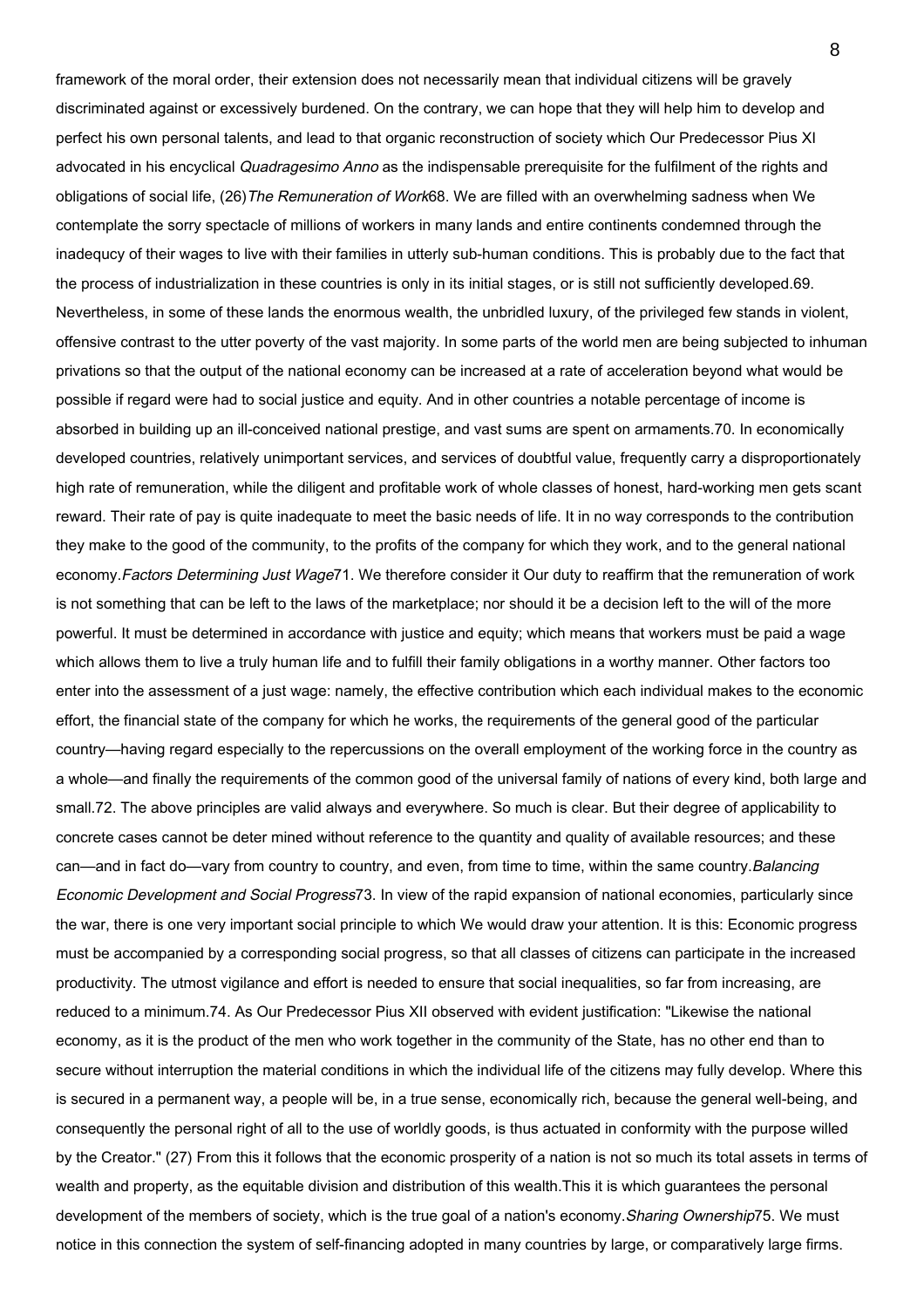Because these companies are financing replacement and plant expansion out of their own profits, they grow at a very rapid rate. In such cases We believe that the workers should be allocated shares in the firms for which they work, especially when they are paid no more than a minimum wage.76. We should recall here the principle enunciated by Pius XI in Quadragesimo Anno: "It is entirely false to ascribe to the property alone or to the work alone whatever has been obtained through the combined effort of both, and it is wholly unjust for either, denying the efficacy of the other, to arrogate to itself whatever has been produced." (28)77. Experience suggests many ways in which the demands of justice can be satisfied. Not to mention other ways, it is especially desirable today that workers gradually come to share in the ownership of their company, by ways and in the manner that seem most suitable. For today, even more than in the time of Our Predecessor, "every effort must be made that at least in future a just share only of the fruits of production be permitted to accumulate in the hands of the wealthy, and that an ample sufficiency be supplied to the workers." (29) The Demands of the Common Good78. But a further point needs emphasizing: Any adjustment between wages and profits must take into account the demands of the common good of the particular country and of the whole human family.79. What are these demands? On the national level they include: employment of the greatest possible number of workers; care lest privileged classes arise, even among the workers; maintenance of equilibrium between wages and prices; the need to make goods and services accessible to the greatest number; elimination, or at least the restriction, of inequalities in the various branches of the economy—that is, between agriculture, industry and services; creation of a proper balance between economic expansion and the development of social services, especially through the activity of public authorities; the best possible adjustment of the means of production to the progress of science and technology; seeing to it that the benefits which make possible a more human way of life will be available not merely to the present generation but to the coming generations as well.80. The demands of the common good on the international level include: the avoidance of all forms of unfair competition between the economies of different countries; the fostering of mutual collaboration and good will; and effective co-operation in the development of economically less advanced communities.81. These demands of the common good, both on a national and a world level, must also be borne in mind when assessing the rate of return due as compensation to the company's management, and as interest or dividends to investors. The Structure of Industry82. Justice is to be observed not only in the distribution of wealth, but also in regard to the conditions in which men are engaged in producing this wealth. Every man has, of his very nature, a need to express himself in his work and thereby to perfect his own being.83. Consequently, if the whole structure and organization of an economic system is such as to compromise human dignity, to lessen a man's sense of responsibility or rob him of opportunity for exercising personal initiative, then such a system, We maintain, is altogether unjust—no matter how much wealth it produces, or how justly and equitably such wealth is distributed. Pius XII's Directive84. It is not possible to give a concise definition of the kind of economic structure which is most consonant with man's dignity and best calculated to develop in him a sense of responsibility. Pius XII, however, comes to our rescue with the following directive: "The small and average sized undertakings in agriculture, in the arts and crafts, in commerce and industry, should be safeguarded and fostered. Moreover, they should join together in co-operative associations to gain for themselves the benefits and advantages that usually can be gained only from large organizations. In the large concerns themselves there should be the possibility of moderating the contract of work by one of partnership." (30)Artisans and Co-operative Enterprises85. Hence the craftsman's business and that of the family farm, as well as the co-operative enterprise which aims at the completion and perfection of both these concerns—all these are to be safeguarded and encouraged in harmony with the common good and technical progress.86. We shall return shortly to the question of the family farm. Here We consider it appropriate to say something about artisan and co-operative enterprises.87. First of all it is necessary to emphasize that if these two kinds of undertaking are to thrive and prosper they must be prepared constantly to adjust their productive equipment and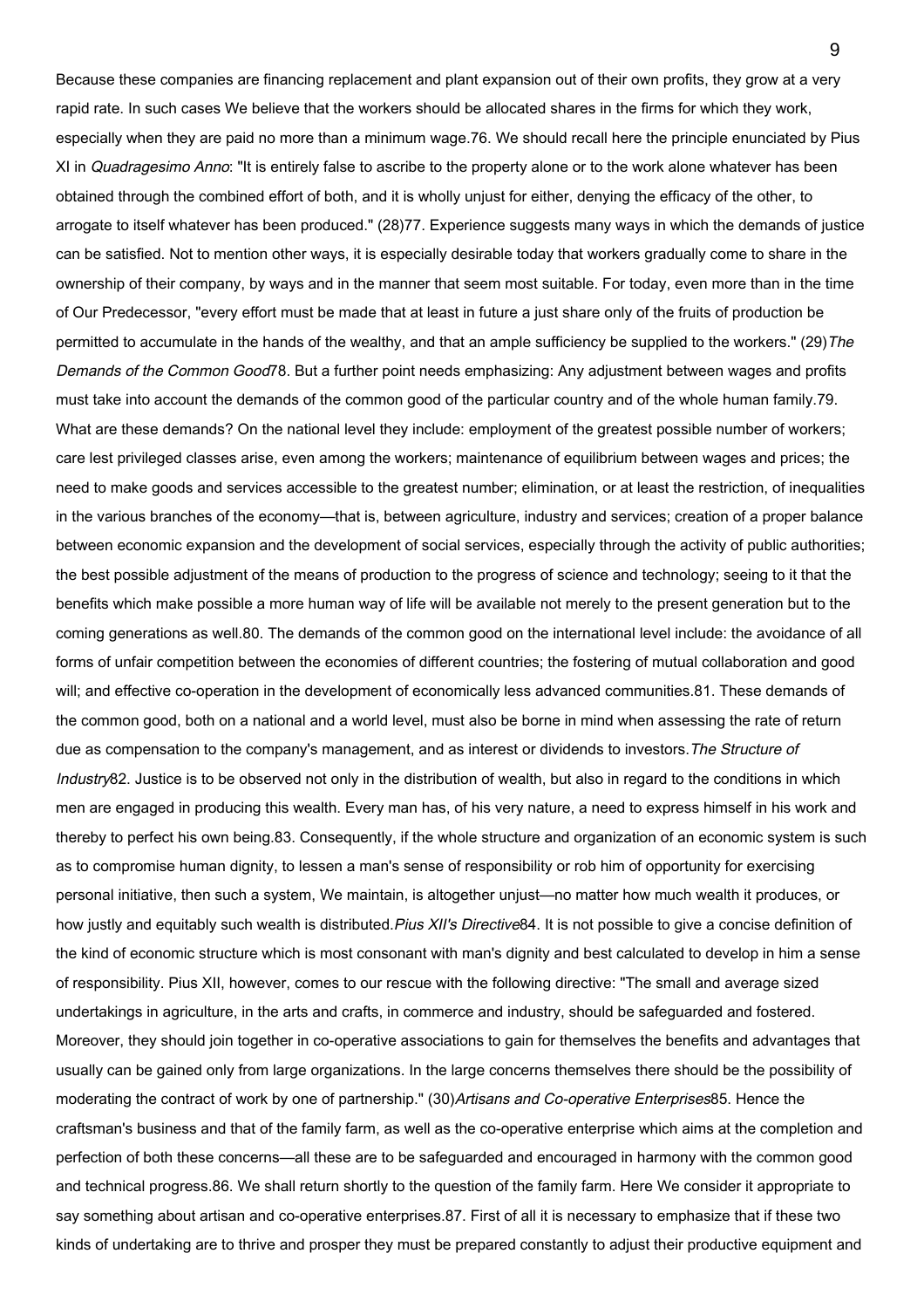their productive methods to meet new situations created by the advance of science and technology and the changing demands and preferences of the consumer. This adaptation must be effected principally by the workers themselves and the members of the co-operatives.88. Both these groups, therefore, need a thoroughgoing technical and general education, and should have their own professional organizations. It is equally important that the government take the proper steps regarding their training, taxation, credit, social security and insurance.89. Furthermore, these two categories of citizens—craftsmen and members of cooperatives—are fully entitled to these watchful measures of the State, for they are upholding true human values and contributing to the advance of civilization.90. We therefore paternally invite Our beloved sons—craftsmen and members of cooperatives throughout the world—to realize the greatness of this task which is theirs in the State. By the force of their example they are helping to keep alive in their own community a true sense of responsibility, a spirit of co-operation, and the constant desire to create new and original work of outstanding merit. The Participation of Workers in Specific Enterprises91. We, no less than Our predecessors, are convinced that employees are justified in wishing to participate in the activity of the industrial concern for which they work. It is not, of course, possible to lay down hard and fast rules regarding the manner of such participation, for this must depend upon prevailing conditions, which vary from firm to firm and are frequently subject to rapid and substantial alteration. But We have no doubt as to the need for giving workers an active part in the business of the company for which they work—be it a private or a public one. Every effort must be made to ensure that the enterprise is indeed a true human community, concerned about the needs, the activities and the standing of each of its members.92. This demands that the relations between management and employees reflect understanding, appreciation and good will on both sides. It demands, too, that all parties co-operate actively and loyally in the common enterprise, not so much for what they can get out of it for themselves, but as discharging a duty and rendering a service to their fellow men. Balancing Unity of Direction With Role of IndividualsAll this implies that the workers have their say in, and make their own contribution to, the efficient running and development of the enterprise. As Pius XII remarked, "the economic and social function which every man aspires to fulfil, demands that the carrying on of the activity of each one is not completely subjected to the others." (31)Obviously, any firm which is concerned for the human dignity of its workers must also maintain a necessary and efficient unity of direction. But it must not treat those employees who spend their days in service with the firm as though they were mere cogs in the machinery, denying them any opportunity of expressing their wishes or bringing their experience to bear on the work in hand, and keeping them entirely passive in regard to decisions that regulate their activity.93. We would observe, finally, that the present demand for workers to have a greater say in the conduct of the firm accords not only with man's nature, but also with recent progress in the economic, social and political spheres.94. For although many unjust and inhuman economic and social imbalances still exist in our day, and there are still many errors affecting the activity, aims, structure and operation of economies the world over, it is an undeniable fact that, thanks to the driving impulse of scientific and technical advance, productive systems are today rapidly becoming more modernized and efficient—more so than ever before. Hence a greater technical skill is required of the workers, and more exacting professional qualifications. Which means that they must be given more assistance, and more free time in which to complete their vocational training as well as to carry out more fittingly their cultural, moral and religious education.95. As a further consequence, the modern youth is enabled to devote a longer time to his basic schooling in the arts and sciences.96. All this serves to create an environment in which workers are encouraged to assume greater responsibility in their own sphere of employment. In politics, too, it is of no small consequence that citizens are becoming daily more aware of their responsibility for furthering the common good in all spheres of life. The Participation of Workers in the Economy as a Whole97. In modern times we have seen an extensive increase in the number of workers' associations, and their general recognition in the juridical codes of single States and on the international level. Members are no longer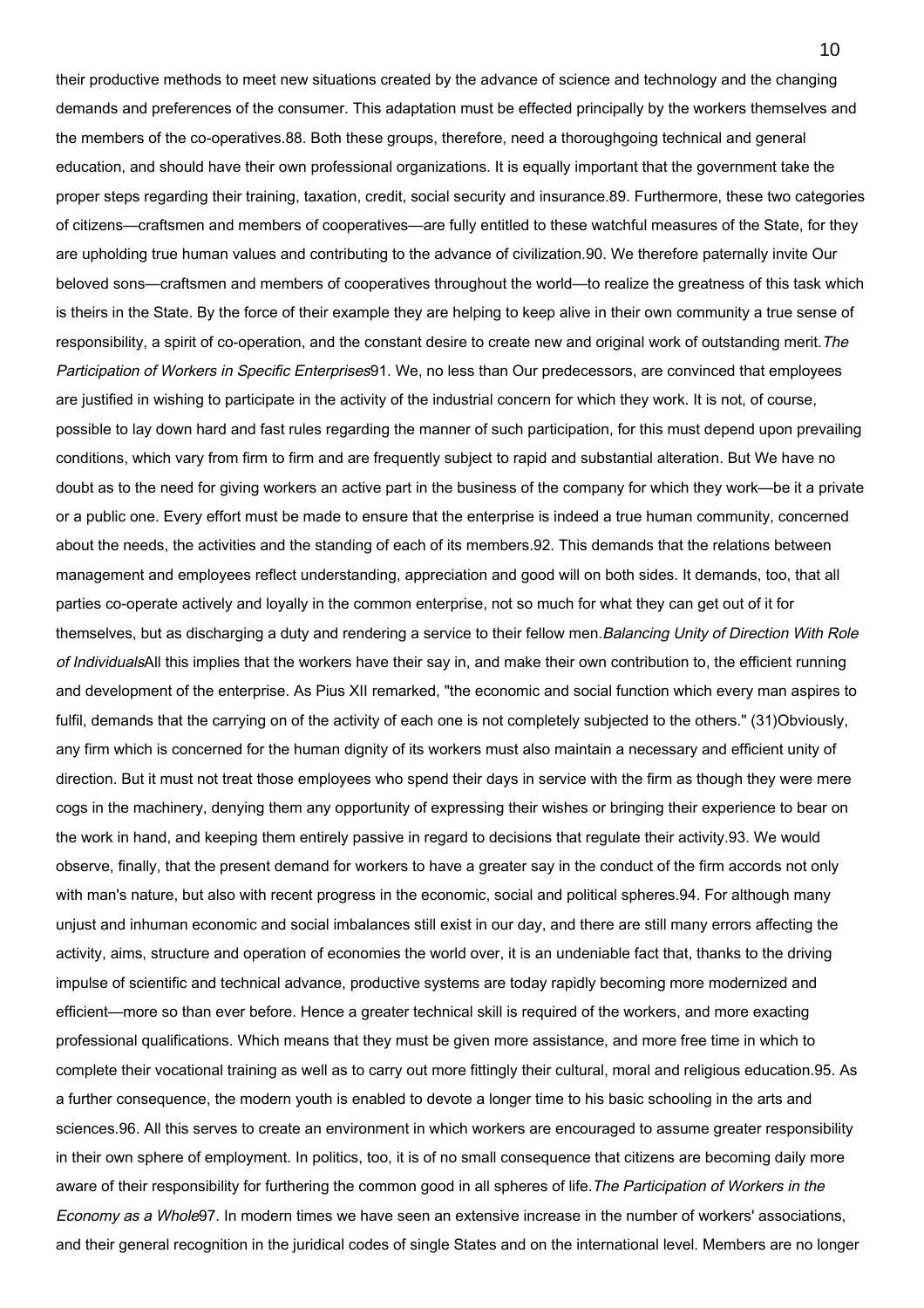recruited in order to agitate, but rather to co-operate, principally by the method of collective bargaining. But it is worthwhile stressing here how timely and imperative it is that workers be given the opportunity to exert their influence throughout the State, and not just within the limits of their own spheres of employment.The More Important Decisions98. The reason for this is that the individual productive concerns, regardless of their size, efficiency and importance in the State, form but a part—an integral part—of a nation's entire economic and social life, upon which their own prosperity must depend.99. Hence it is not the decisions made within the individual productive units which have the greatest bearing on the economy, but those made by public authorities and by institutions which tackle the various economic problems on a national or international basis. It is therefore very appropriate, or even necessary, that these public authorities and institutions bring the workers into their discussions, and those who represent the rights, demands and aspirations of the workingmen; and not confine their deliberations to those who merely represent the interests of management. Praise and Appreciation100. It is Our prerogative to be a Father, and there is a special place in Our thoughts and in Our heart for those professional groups and Christian associations of workers which exist and operate in so many parts of the world. We know the nature and extent of the difficulties under which these dearest sons of Ours are laboring, as they strive continually and effectually to promote in their own countries and throughout the world the material and moral interests of the working people.101. They are fully deserving of Our praise. The importance of their work must be gauged not merely by its immediate and obvious results, but also by its effect on the working world as a whole, where it helps to spread sound principles of action and the wholesome influence of the Christian religion .102. We wish further to praise those dear sons of Ours who in a true Christian spirit collaborate with other professional groups and workers' associations which respect the natural law and the freedom of conscience of their members.103. We must also express here Our heartfelt appreciation of the work that is being done by the International Labor Organization—popularly known in various countries as the O.I.L. or I.L.O. Or O.I.T. For many years now it has been making an effective and valued contribution to the establishment in the world of an economics and social order marked by justice and humanity, an order which recognizes and safeguards the lawful rights of the workingman. Private Property104. It is well-known that in recent years in the larger industrial concerns distinction has been growing between the ownership of productive goods and the responsibility of company managers. This has created considerable problems for public authorities, whose duty it is to see that the aims pursued by the leaders of the principal organizations—especially those which have an important part to play in the national economy—do not conflict in any way with the interests of the common good. Experience shows that these problems arise whether the capital which makes possible these vast undertakings belongs to private citizens or to public corporations.105. It is also true that more and more people today, through belonging to insurance groups and systems of social security, find that they can face the future with confidence—the sort of confidence which formerly resulted from their possession of a certain amount of property.An Advanced View of Work106. And another thing happening today is that people are aiming at proficiency in their trade or profession rather than the acquisition of private property. They think more highly of an income which derives from capital and the rights of capital.107. And this is as it should be. Work, which is the immediate expression of a human personality, must always be rated higher than the possession of external goods which of their very nature are merely instrumental. This view of work is certainly an indication of an advance that has been made in our civilization. Confirmation of the Right of Ownership108. What, then, of that social and economic principle so vigorously asserted and defended by Our predecessors: man's natural right to own private property, including productive goods? Is this no longer operative today, or has it lost some of its validity in view of the economic conditions We have described above? This is the doubt that has arisen in many minds.109. There is no reason for such a doubt to persist. The right of private ownership of goods, including productive goods, has permanent validity. It is part of the natural order, which teaches that the individual is prior to society and society must be ordered to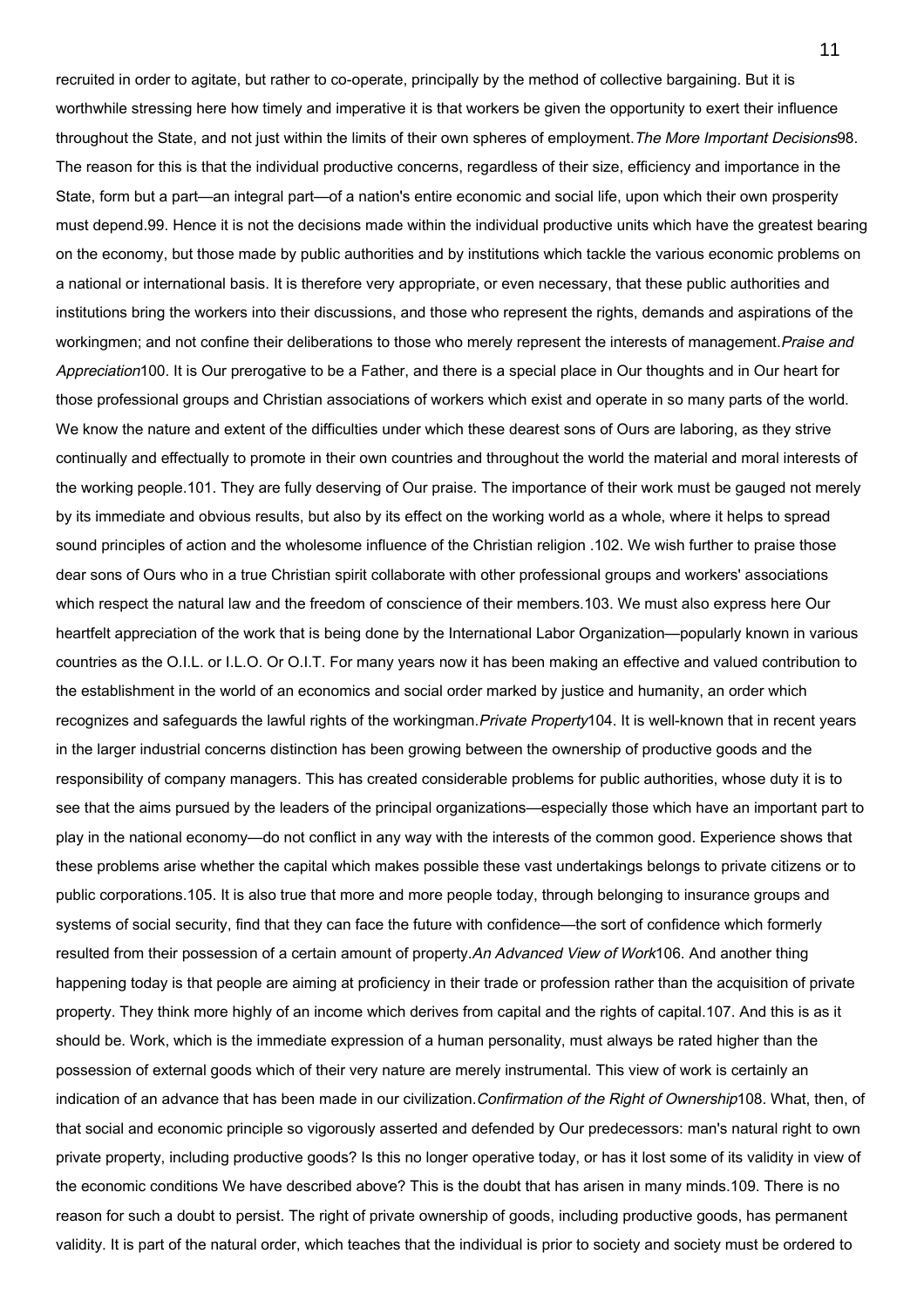the good of the individual.Moreover, it would be quite useless to insist on free and personal initiative in the economic field, while at the same time withdrawing man's right to dispose freely of the means indispensable to the achievement of such initiative.Further, history and experience testify that in those political regimes which do not recognize the rights of private ownership of goods, productive included, the exercise of freedom in almost every other direction is suppressed or stifled. This suggests, surely, that the exercise of freedom finds its guarantee and incentive in the right of ownership.110. This explains why social and political movements for the harmonizing of justice and freedom in society, though until recently opposed to the private ownership of productive goods, are today reconsidering their position in the light of a clearer understanding of social history, and are in fact now declaring themselves in favor of this right. Guarantee for Both Individual and Society111. Accordingly, We make Our own the directive of Our Predecessor Pius XII: "In defending the principle of private ownership the Church is striving after an important ethico-social end. She does not intend merely to uphold the present condition of things as if it were an expression of the divine Will, or to protect on principle the rich and plutocrats against the poor and indigent. . . The Church aims rather at securing that the institution of private property be such as it should be according to the plan of the divine Wisdom and the dispositions of Nature." (32) Hence private ownership must be considered as a guarantee of the essential freedom of the individual, and at the same time an indispensable element in a true social order. Wages and Property112. Moreover, in recent years, as we have seen, the productive efficiency of many national economies has been increasing rapidly. Justice and fairness demand, therefore, that, within the limits of the common good, wages too shall increase. This means that workers are able to save more and thus acquire a certain amount of property of their own. In view of this it is strange that the innate character of a right which derives its force and validity from the fruitfulness of work should ever be called in question—a right which constitutes so efficacious a means of asserting one's personality and exercising responsibility in every field, and an element of solidity and security for family life and of greater peace and prosperity in the State.The Effective Distribution of *Property*113. But it is not enough to assert that the right to own private property and the means of production is inherent in human nature. We must also insist on the extension of this right in practice to all classes of citizens.114. As Our Predecessor Pius XII so rightly affirmed: The dignity of the human person "normally demands the right to the use of the goods of the earth, to which corresponds the fundamental obligation of granting an opportunity to possess property to all if possible." (33) This demand arises from the moral dignity of work. It also guarantees "the conservation and perfection of a social order which makes possible a secure, even if modest, property to all classes of people." (34)115. Now, if ever, is the time to insist on a more widespread distribution of property, in view of the rapid economic development of an increasing number of States. It will not be difficult for the body politic, by the adoption of various techniques of proved efficiency, to pursue an economic and social policy which facilitates the widest possible distribution of private property in terms of durable consumer goods, houses, land, tools and equipment (in the case of craftsmen and owners of family farms), and shares in medium and large business concerns. This policy is in fact being pursued with considerable success by several of the socially and economically advanced nations. Public Ownership116. This, of course, is not to deny the lawfulness of State and public ownership of productive goods, especially those which "carry with them a power too great to be left to private individuals without injury to the community at large." (35) Principle of Subsidiarity117. State and public ownership of property is very much on the increase today. This is explained by the exigencies of the common good, which demand that public authority broaden its sphere of activity. But here, too, the "principle of subsidiary function" must be observed. The State and other agencies of public law must not extend their ownership beyond what is clearly required by considerations of the common good properly understood, and even then there must be safeguards. Otherwise private ownership could be reduced beyond measure, or, even worse, completely destroyed.Precautions118. It is important, too, not to overlook the fact that the economic enterprises of the State and other agencies of public law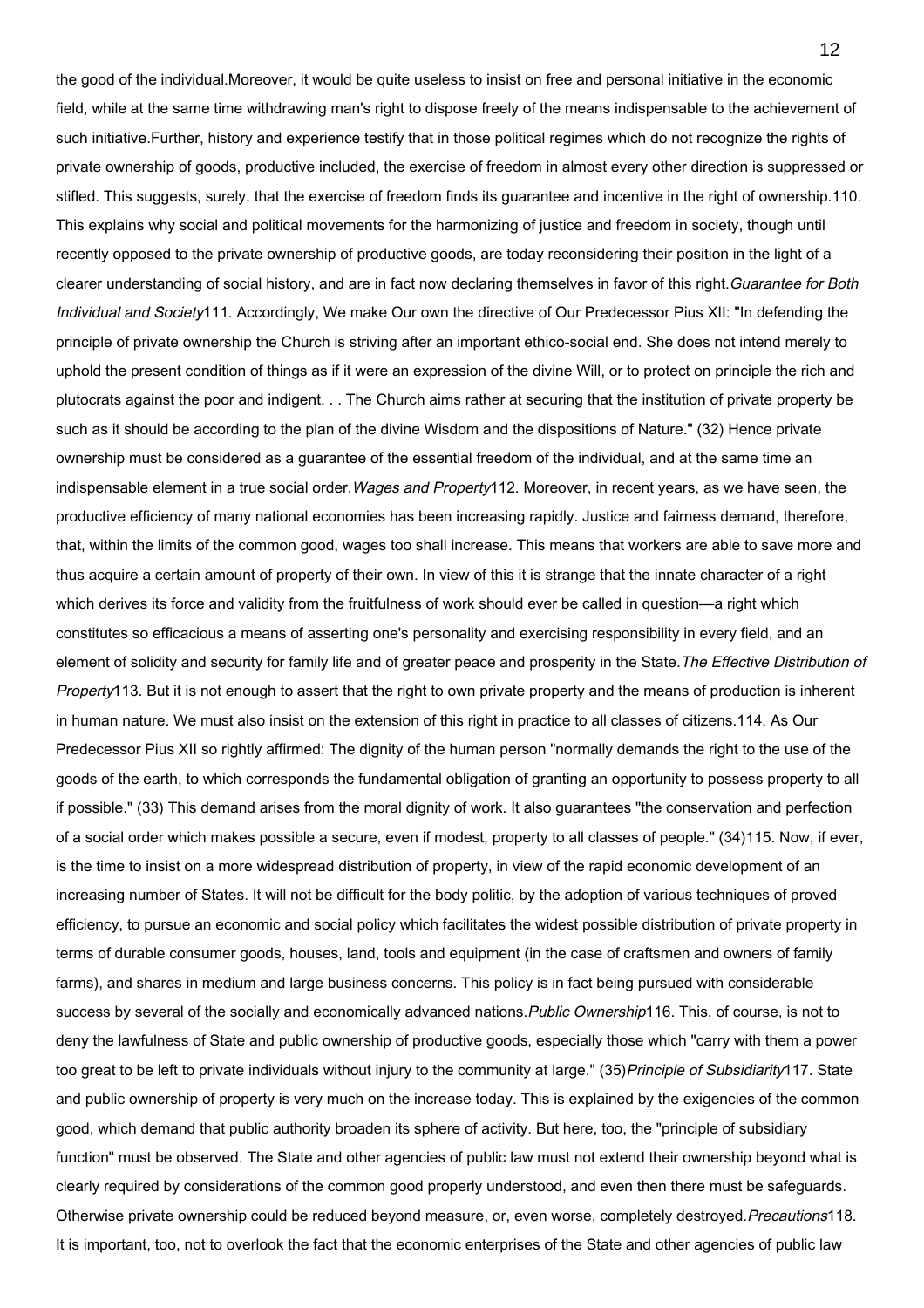must be entrusted to men of good reputation who have the necessary experience and ability and a keen sense of responsibility towards their country. Furthermore, a strict check should constantly be kept upon their activity, so as to avoid any possibility of the concentration of undue economic power in the hands of a few State officials, to the detriment of the best interests of the community. The Social Function of Property119. Our predecessors have insisted time and again on the social function inherent in the right of private ownership, for it cannot be denied that in the plan of the Creator all of this world's goods are primarily intended for the worthy support of the entire human race.Hence, as Leo XIII so wisely taught in Rerum Novarum: "whoever has received from the divine bounty a large share of temporal blessings, whether they be external and corporeal, or gifts of the mind, has received them for the purpose of using them for the perfecting of his own nature, and, at the same time, that he may employ them, as the steward of God's Providence, for the benefit of others. 'He that hath a talent,' says St. Gregory the Great, 'let him see that he hide it not; he that hath abundance, let him quicken himself to mercy and generosity; he that hath art and skill, let him do his best to share the use and the utility thereof with his neighbor'." (36)Always Vast Field For Personal Charity120. In recent years the State and other agencies of public law have extended, and are continuing to extend, the sphere of their activity and initiative. But this does not mean that the doctrine of the social function of private ownership is out of date, as some would maintain. It is inherent in the very right of private ownership.Then, too, a further consideration arises. Tragic situations and urgent problems of an intimate and personal nature are continually arising which the State with all its machinery is unable to remedy or assist. There will always remain, therefore, a vast field for the exercise of human sympathy and the Christian charity of individuals. We would observe, finally, that the efforts of individuals, or of groups of private citizens, are definitely more effective in promoting spiritual values than is the activity of public authority. The Real Treasure121. We should notice at this point that the right of private ownership is clearly sanctioned by the Gospel. Yet at the same time, the divine Master frequently extends to the rich the insistent invitation to convert their material goods into spiritual ones by conferring them on the poor. "Lay not up to yourselves treasures on earth; where the rust and moth consume and where thieves break through and steal. But lay up to yourselves treasures in heaven; where neither the rust nor moth doth consume, and where thieves do not break through nor steal." (37) And the Lord will look upon the charity given to the poor as given to Himself. "Amen, I say to you, as long as you did it to one of these my least brethren, you did it to me." (38)III. NEW ASPECTS OF THE SOCIAL QUESTION122. History shows with ever-increasing clarity that it is not only the relations between workers and managers that need to be re-established on the basis of justice and equity, but also those between the various branches of the economy, between areas of varying productivity within the same political community, and between countries with a different degree of social and economic development. The Depressed State of Agriculture123. First, with regard to agriculture, it would not appear that the rural population as a whole is decreasing, but it is an undeniable fact that many people are moving away from their farms into more thickly populated areas as well as into the cities themselves. When we realize that this movement of population is going on in nearly every part of the world, often on a large scale, we begin to appreciate the complexity of the human problems involved and their difficulty of solution.124. We know that as an economy develops, the number of people engaged in agriculture decreases, while the percentage employed in industry and the various services rises. Nevertheless, We believe that very often this movement of population from farming to industry has other causes besides those dependent upon economic expansion. Among these there is the desire to escape from confining surroundings which offer little prospect of a more comfortable way of life. There is the lure of novelty and adventure which has taken such a hold on the present generation, the attractive prospect of easy money, of greater freedom and the enjoyment of all the amenities of town and city life. But a contributory cause of this movement away from the country is doubtless the fact that farming has become a depressed occupation. It is inadequate both in productive efficiency and in the standard of living it provides. A Fundamental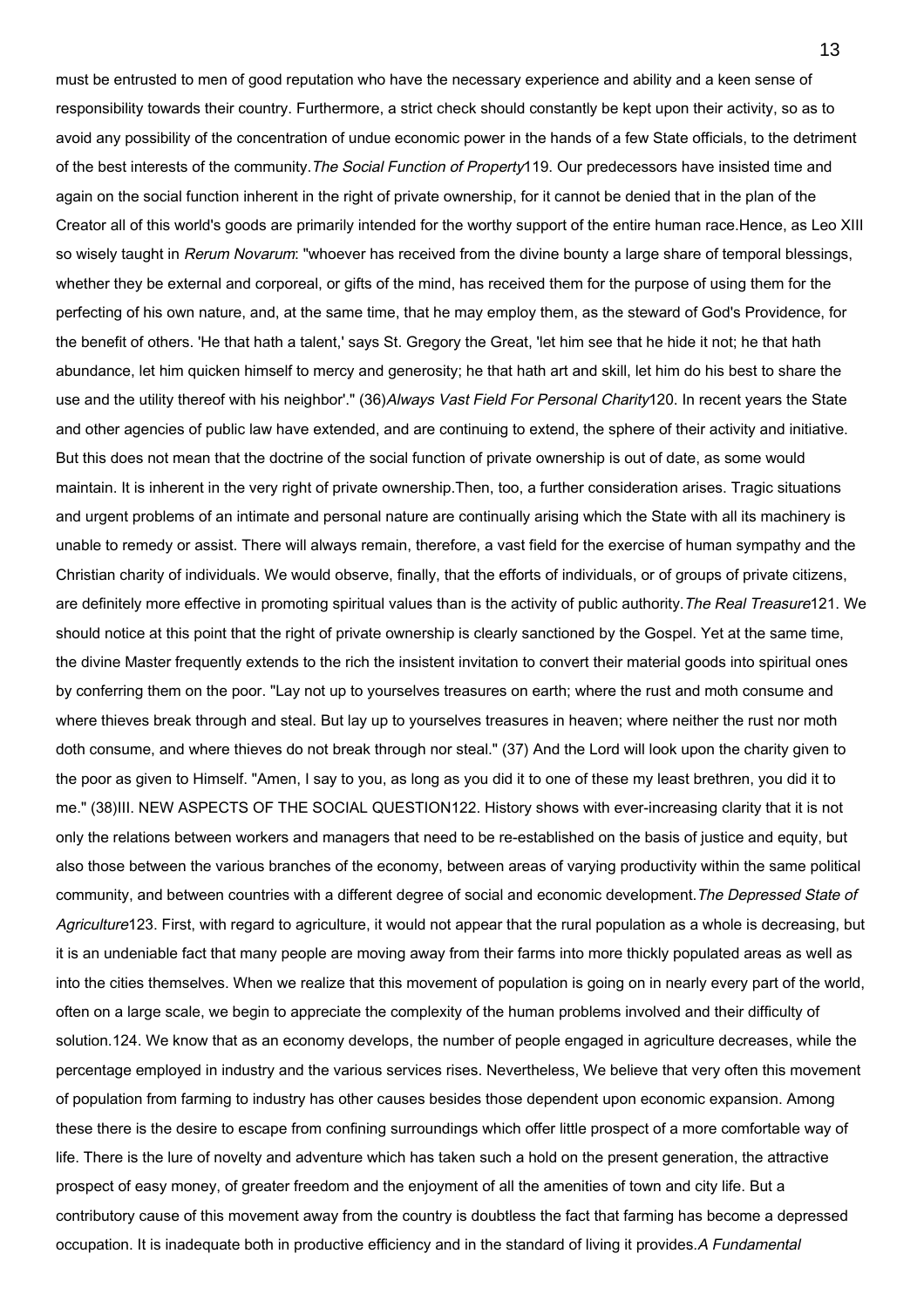Problem125. Nearly every country, therefore, is faced with this fundamental problem: What can be done to reduce the disproportion in productive efficiency between agriculture on the one hand, and industry and services on the other; and to ensure that agricultural living standards approximate as closely as possible those enjoyed by city dwellers who draw their resources either from industry or from the services in which they are engaged? What can be done to persuade agricultural workers that, far from being inferior to other people, they have every opportunity of developing their personality through their work, and can look forward to the future with confidence? Contributing to the Solution126. It seems to Us opportune to indicate certain directives that can contribute to a solution of this problem: directives which We believe have value whatever may be the historical environment in which one acts—on condition, obviously, that they be applied in the manner and to the degree allowed, suggested, or even demanded by the circumstances. Some Remedies127. In the first place, considerable thought must be given, especially by public authorities, to the suitable development of essential facilities in country areas—such as roads; transportation; means of communication; drinking water; houseing; health services; elementary, technical and professional education; religious and recreational facilities; and the supply of modern installations and furnishings for the farm residence. Such services as these are necessary nowadays if a becoming standard of living is to be maintained. In those country areas where they are lacking, economic and social progress is either prevented or greatly impeded, with the result that nothing can be done to retard the drift of population away from the land, and it even becomes difficult to make a good appraisal of the numbers involved. Balanced Development of the Economy128. If a country is to develop economically, it must do so gradually, maintaining an even balance between all sectors of the economy. Agriculture, therefore, must be allowed to make use of the same reforms in the method and type of production and in the conduct of the business side of the venture as are permitted or required in the economic system as a whole. All such reforms should correspond as nearly as possible with those introduced in industry and the various services.129. In this way, agriculture will absorb a larger amount of industrial goods and require a better system of services. But at the same time it will provide both industry and the services and the country as a whole with the type of products which, in quantity and quality, best meet the needs of the consumer and contribute to the stability of the purchasing power of money—a major consideration in the orderly development of the entire economic system.130. One advantage which would result from the adoption of this plan would be that it would be easier to keep track of the movement of the working force set free by the progressive modernization of agriculture. Facilities could then be provided for the training of such people for their new kind of work, and they would not be left without economic aid and the mental and spiritual assistance they need to ensure their proper integration in their new social milieu. The Need for a Suitable Economic Policy131. In addition, a sound agricultural program is needed if public authority is to maintain an evenly balanced progress in the various branches of the economy. This must take into account tax policies, credit, social insurance, prices, the fostering of ancillary industries and the adjustment of the structure of farming as a business enterprise. Taxation132. In a system of taxation based on justice and equity it is fundamental that the burdens be proportioned to the capacity of the people contributing.133. But the common good also requires the public authorities, in assessing the amount of tax payable, take cognizance of the peculiar difficulties of farmers. They have to wait longer than most people for their returns, and these are exposed to greater hazards. Consequently, farmers find greater difficulty in obtaining the capital necessary to increase returns. Credit Banks134. For this reason, too, investors are more inclined to put their money in industry rather than agriculture. Farmers are unable to pay high rates of interest. Indeed, they cannot as a rule make the trading profit necessary to furnish capital for the conduct and development of their own business. It is therefore necessary, for reasons of the common good, for public authorities to evolve a special credit policy and to form credit banks which will guarantee such capital to farmers at a moderate rate of interest.Social Insurance and Social Security135. In agriculture the existence of two forms of insurance may be necessary: one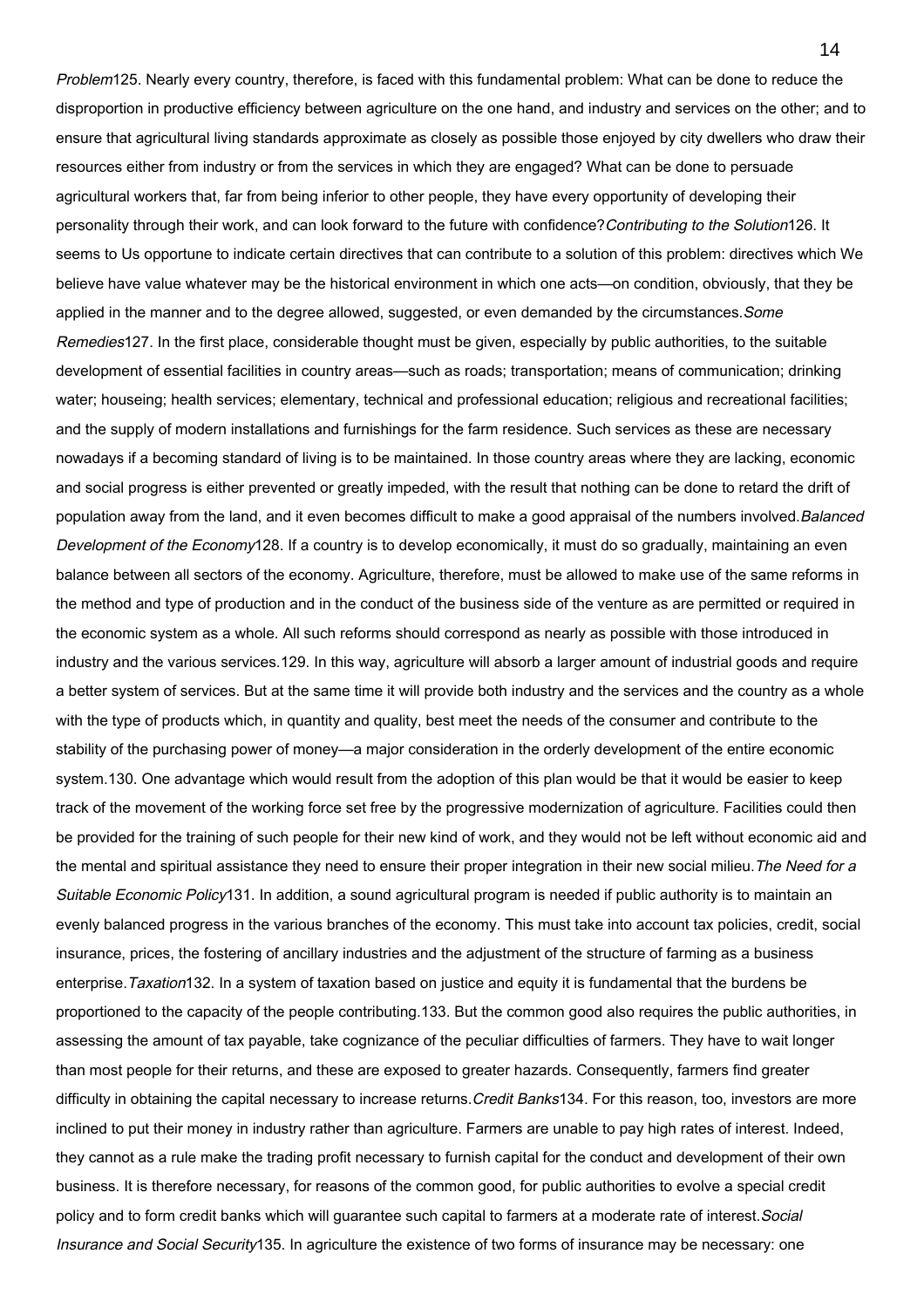concerned with agricultural produce, the other with the farm workers and their families. We realize that agricultural workers earn less per capita than workers in industry and the services, but that is no reason why it should be considered socially just and equitable to set up systems of social insurance in which the allowances granted to farm workers and their families are substantially lower than those payable to other classes of workers. Insurance programs that are established for the general public should not differ markedly whatever be the economic sector in which the individuals work or the source of their income.136. Systems of social insurance and social security can make a most effective contribution to the overall distribution of national income in accordance with the principles of justice and equity. They can therefore be instrumental in reducing imbalances between the different classes of citizens. Price Protection137. Given the special nature of agricultural produce, modern economists must devise a suitable means of price protection. Ideally, such price protection should be enforced by the interested parties themselves, though supervision by the public authority cannot be altogether dispensed with.138. On this subject it must not be forgotten that the price of agricultural produce represents, for the most part, the reward of the farmer's labor rather than a return on invested capital.139. Hence, in Quadragesimo Anno Pope Pius XI rightly observed that "a proper proportion between different wages is also a matter of importance." He continued: "And intimately connected with this is a proper proportion between the prices charged for the products of the various economic groups, agricultural, industrial, and so forth." (39)140. While it is true that farm produce is mainly intended for the satisfaction of man's primary needs, and the price should therefore be within the means of all consumers, this cannot be used as an argument for keeping a section of the population—farm workers—in a permanent state of economic and social inferiority, depriving them of the wherewithal for a decent standard of living. This would be diametrically opposed to the common good. The Promotion of Ancillary Industries141. Moreover, the time has come to promote in agricultural regions the establishment of those industries and services which are concerned with the preservation, processing and transportation of farm products. Enterprises relating to other sectors of the economy might also be established there. In this case the rural population would have another means of income at their disposal, a means which they could exploit in the social milieu to which they are accustomed. The Structure of the Farm Unit142. It is not possible to determine a priori what the structure of farm life should be, since rural conditions vary so much from place to place and from country to country throughout the world. But if we hold to a human and Christian concept of man and the family, we are bound to consider as an ideal that form of enterprise which is modelled on the basis of a community of persons working together for the advancement of their mutual interests in accordance with the principles of justice and Christian teaching. We are bound above all to consider as an ideal the kind of farm which is owned and managed by the family. Every effort must be made in the prevailing circumstances to give effective encouragement to farming enterprises of this nature.143. But if the family farm is not to go bankrupt it must make enough money to keep the family in reasonable comfort. To ensure this, farmers must be given up-to-date instruction on the latest methods of cultivation, and the assistance of experts must be put at their disposal. They should also form a flourishing system of cooperative undertakings, and organize themselves professionally to take an effective part in public life, both on the administrative and the political level. The Self-Advancement of the Farming Community144. We are convinced that the farming community must take an active part in its own economic advancement, social progress and cultural betterment. Those who live on the land can hardly fail to appreciate the nobility of the work they are called upon to do. They are living in close harmony with Nature—the majestic temple of Creation. Their work has to do with the life of plants and animals, a life that is inexhaustible in its expression, inflexible in its laws, rich in allusions to God the Creator and Provider. They produce food for the support of human life, and the raw materials of industry in ever richer supply.145. Theirs is a work which carries with it a dignity all its own. It brings into its service many branches of engineering, chemistry and biology, and is itself a cause of the continued practical development of these sciences in view of the repercussions of scientific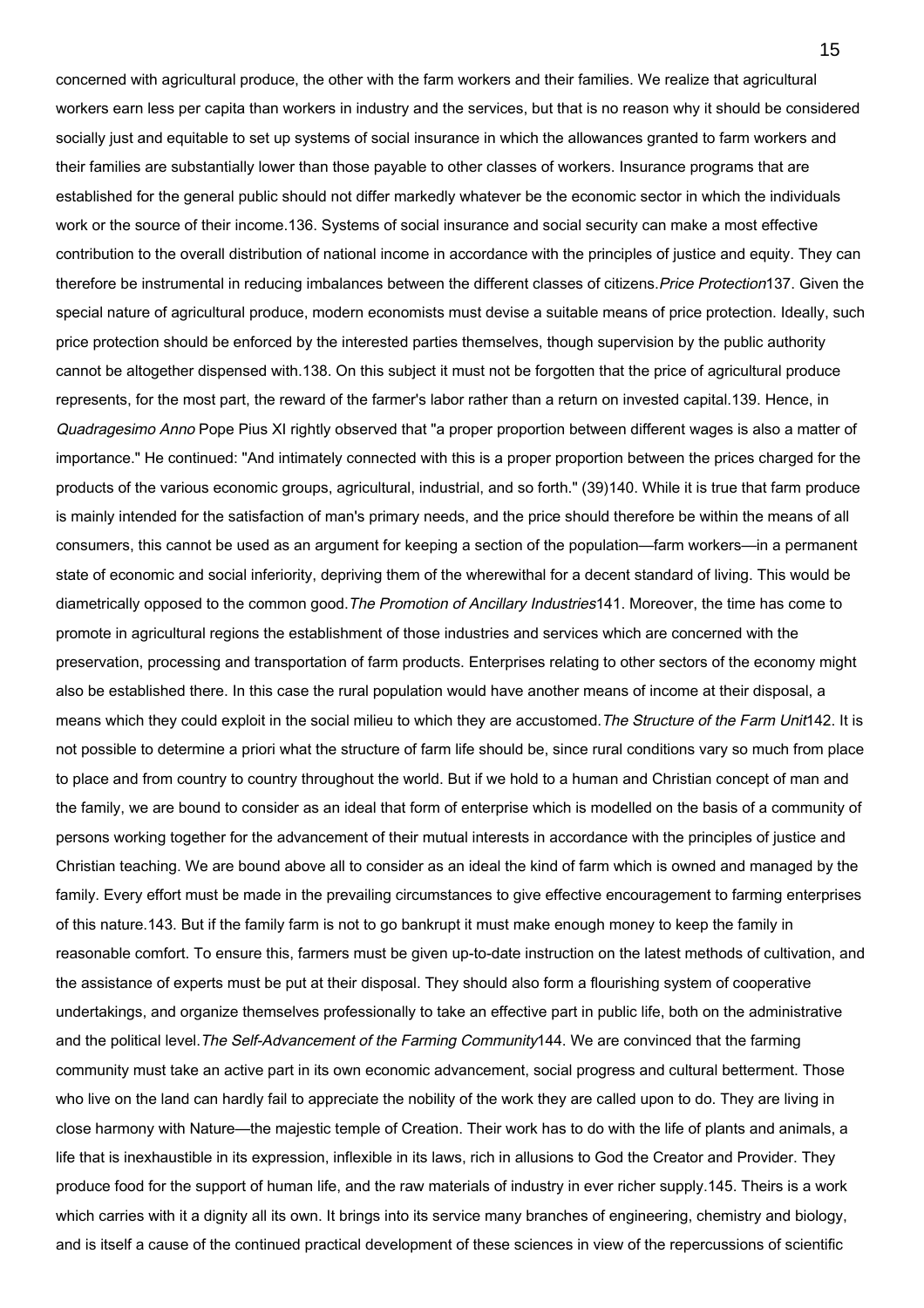and technical progress on the business of farming. It is a work which demands a capacity for orientation and adaptation, patient waiting, a sense of responsibility, and a spirit of perseverance and enterprise. Solidarity and Co-operation146. It is important also to bear in mind that in agriculture, as in other sectors of production, association is a vital need today—especially in the case of family farms. Rural workers should feel a sense of solidarity with one another, and should unite to form co-operatives and professional associations. These are very necessary if farm workers are to benefit from scientific and technical methods of production and protect the prices of their products. They are necessary, too, if they are to attain an equal footing with other professional classes who, in most cases, have joined together in associations. They are necessary, finally, if farm workers are to have their proper voice in political circles and in public administration. The lone voice is not likely to command much of a hearing in times such as ours. Social Responsibility147. In using their various organizations, agricultural workers—as indeed all other classes of workers—must always be guided by moral principles and respect for the civil law. They must try to reconcile their rights and interests with those of other classes of workers, and even subordinate the one to the other if the common good demands it. If they show themselves alive to the common good and contribute to its realizations, they can legitimately demand that their efforts for the improvement of agricultural conditions be seconded and complemented by public authority.148. We therefore desire here to express Our satisfaction with those sons of Ours the world over who are actively engaged in co-operatives, in professional groups and in worker movements intent on raising the economic and social standards of the agricultural community.Vocation and Mission149. In the work on the farm the human personality finds every incentive for selfexpression, self-development and spiritual growth. It is a work, therefore, which should be thought of as a vocation, a God-given mission, an answer to God's call to actuate His providential, saving plan in history. It should be thought of, finally, as a noble task, undertaken with a view to raising oneself and others to a higher degree of civilization. Toward a Balanced Internal Economy150. Among citizens of the same political community there is often a marked degree of economic and social inequality. The main reason for this is the fact that they are living and working in different areas, some of which are more economically developed than others.Where this situation obtains, justice and equity demand that public authority try to eliminate or reduce such imbalances. It should ensure that the less developed areas receive such essential public services as their circumstances require, in order to bring the standard of living in these areas into line with the national average. Furthermore, a suitable economic and social policy must be devised which will take into account the supply of labor, the drift of population, wages, taxes, credit, and the investing of money, especially in expanding industries. In short, it should be a policy designed to promote useful employment, enterprising initiative, and the exploitation of local resources. The Common Good151. But the justification of all government action is the common good. Public authority, therefore, must bear in mind the interests of the state as a whole; which means that it must pro mote all three areas of production—agriculture, industry and services—simultaneously and evenly. Everything must be done to ensure that citizens of the less developed areas are treated as responsible human beings, and are allowed to play the major role in achieving their own economic, social and cultural advancement.Contribution of Private Enterprise152. Private enterprise too must contribute to an economic and social balance in the different areas of the same political community. Indeed, in accordance with "the principle of subsidiary function," public authority must encourage and assist private enterprise, entrusting to it, wherever possible, the continuation of economic development.*International Disproportions*153. It is not out of place to remark here on a problem which exists in quite a number of countries, namely, a gross disproportion between land and population. In some countries arable land abounds, but there is a scarcity of population; whereas in other countries the position is reversed: the population is large, arable land scarce. Surpluses and Scarcities154. Again, some countries use primitive methods of agriculture, with the result that, for all their abundance of natural resources, they are not able to produce enough food to feed their population; whereas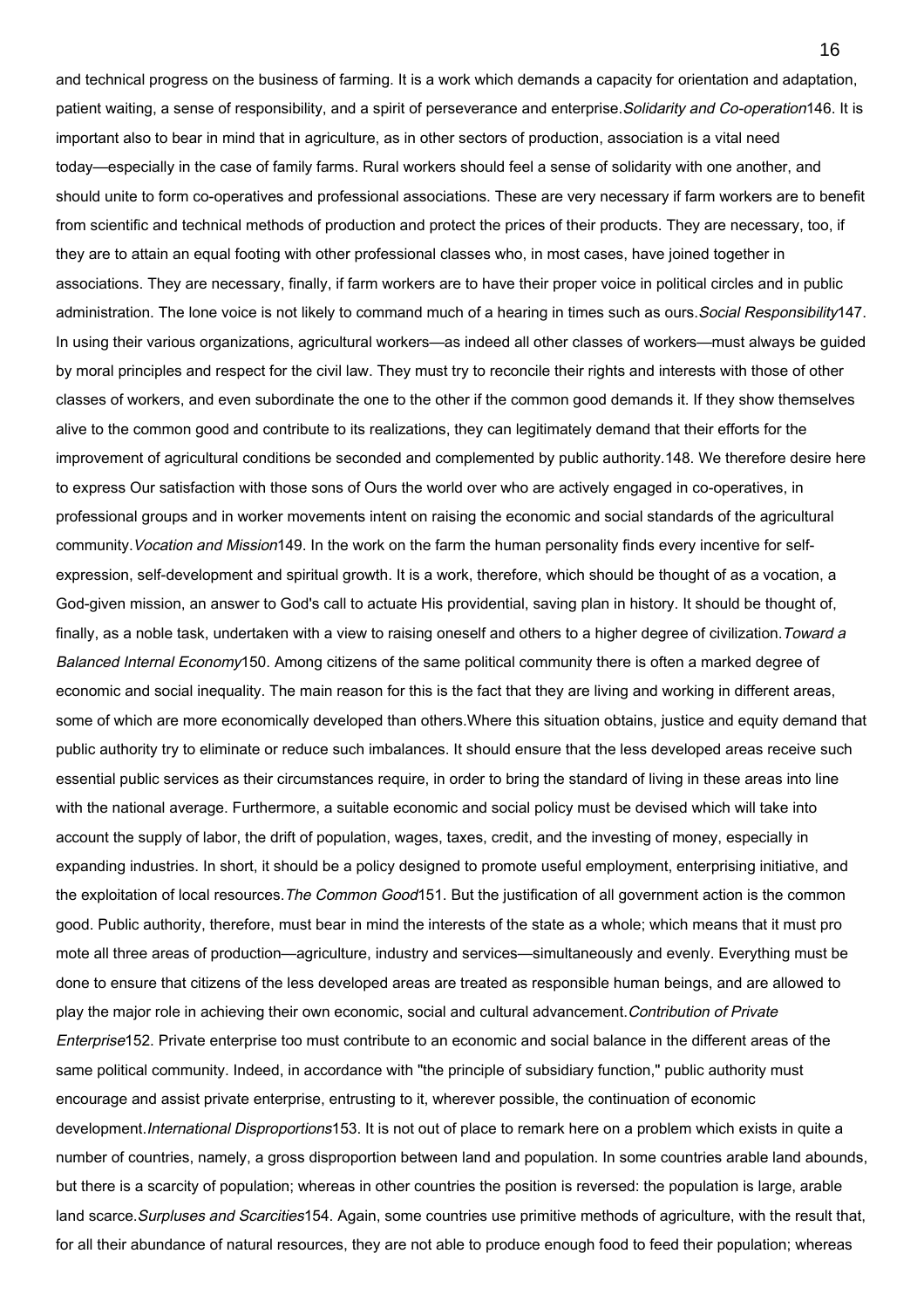other countries, using modern methods of agriculture, produce a surplus of food which has an adverse effect on the economy.155. It is therefore obvious that the solidarity of the human race and Christian brotherhood demand the elimination as far as possible of these discrepancies. With this object in view, people all over the world must co-operate actively with one another in all sorts of ways, so as to facilitate the movement of goods, capital and men from one country to another. We shall have more to say on this point later on. The FAO156. Here We would like to express Our sincere appreciation of the work which the F.A.0. (39a) has undertaken to establish effective collaboration among nations, to promote the modernization of agriculture especially in less developed countries, and to alleviate the suffering of hungerstricken peoples. Obligation of the Wealthy Nations157. Probably the most difficult problem today concerns the relationship between political communities that are economically advanced and those in the process of development. Whereas the standard of living is high in the former, the latter are subject to extreme poverty. The solidarity which binds all men together as members of a common family makes it impossible for wealthy nations to look with indifference upon the hunger, misery and poverty of other nations whose citizens are unable to enjoy even elementary human rights. The nations of the world are becoming more and more dependent on one another and it will not be possible to preserve a lasting peace so long as glaring economic and social imbalances persist.158. Mindful of Our position as the father of all peoples, We feel constrained to repeat here what We said on another occasion: "We are all equally responsible for the undernourished peoples.(40) [Hence], it is necessary to educate one's conscience to the sense of responsibility which weighs upon each and every one, especially upon those who are more blessed with this world's goods." (41) The Mystical Body of Christ159. The Church has always emphasized that this obligation of helping those who are in misery and want should be felt most strongly by Catholics, in view of the fact that they are members of the Mystical Body of Christ. "In this we have known the charity of God," says St. John, "because he has laid down his life for us; and we ought to lay down our lives for the brethren. He that hath the substance of this world and shall see his brother in need and shall shut up his bowels from him; how doth the charity of God abide in him?" (42)160. It is therefore a great source of joy to Us to see those nations which enjoy a high degree of economic wealth helping the nations not so well provided, so that they may more effectively raise their standard of living.*International Aid*161. Justice and humanity demand that those countries which produce consumer goods, especially farm products, in excess of their own needs should come to the assistance of those other countries where large sections of the population are suffering from want and hunger. It is nothing less than an outrage to justice and humanity to destroy or to squander goods that other people need for their very lives.162. We are, of course, well aware that overproduction, especially in agriculture, can cause economic harm to a certain section of the population. But it does not follow that one is thereby exonerated from extending emergency aid to those who need it. On the contrary, everything must be done to minimize the ill effects of overproduction, and to spread the burden equitably over the entire population. Scientific, Technical and Financial Co-operation163. Of itself, however, emergency aid will not go far in relieving want and famine when these are caused—as they so often are—by the primitive state of a nation's economy. The only permanent remedy for this is to make use of every possible means of providing these citizens with the scientific, technical and professional training they need, and to put at their disposal the necessary capital for speeding up their economic development with the help of modern methods.164. We are aware how deeply the public conscience has been affected in recent years by the urgent need of supporting the economic development and social progress of those countries which are still struggling against poverty and economic disabilities.165. International and regional organizations, national and private societies, all are working towards this goal, increasing day to day the measure of their own technical co-operation in all productive spheres. By their combined efforts thousands of young people are being given facilities for attending the universities of the more advanced countries, and acquiring an up-to-date scientific, technical and professional training. World banking institutes, individual States and private persons are helping to furnish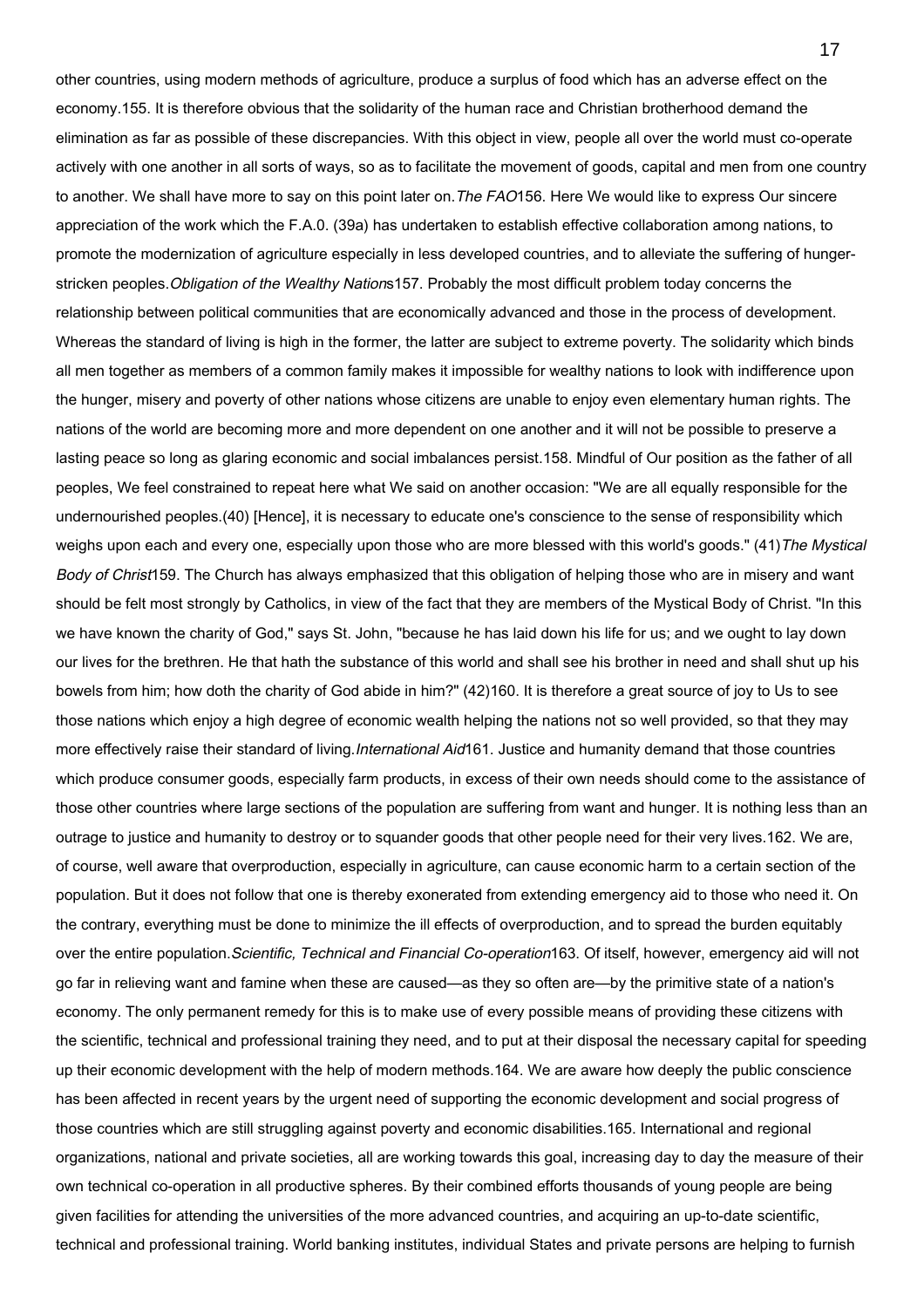the capital for an ever richer network of economic enterprises in the less wealthy countries. It is a magnificent work that they are doing, and We are most happy to take this occasion of giving it the praise that it deserves. It is a work, however, which needs to be increased, and We hope that the years ahead will see the wealthier nations making even greater efforts for the scientific, technical and economic advancement of those political communities whose development is still only in its initial stages. Some Additional Counsels166. We consider it Our duty to give further advice on this matter. Learning from the Past167. In the first place, those nations which are still only at the beginning of their journey along the road to economic development would do well to consider carefully the experiences of the wealthier nations which have traversed this road before them. Proper Balance Essential168. Increase in production and productive efficiency is, of course, sound policy, and indeed a vital necessity. However, it is no less necessary—and justice itself demands—that the riches produced be distributed fairly among all members of the political community. This means that everything must be done to ensure that social progress keeps pace with economic progress. Again, every sector of the economy—agriculture, industry and the services—must progress evenly and simultaneously. Respecting a Nation's Individuality169. The developing nations, obviously, have certain unmistakable characteristics of their own, resulting from the nature of the particular region and the natural dispositions of their citizens, with their time-honored traditions and customs.170. In helping these nations, therefore, the more advanced communities must recognize and respect this individuality. They must beware ofmaking the assistance they give an excuse for forcing these people into their own national mold. Offering Disinterested Aid171. There is also a further temptation which the economically developed nations must resist: that of giving technical and financial aid with a view to gaining control over the political situation in the poorer countries, and furthering their ownplans for world domination.172. Let us be quite clear on this point. A nation that acted from these motives would in fact be introducing a new form of colonialism—cleverly disguised, no doubt, but actually reflecting that older, outdated type from which many nations have recently emerged. Such action would, moreover, have harmful impact on international relations, and constitute a menace to world peace.173. Necessity, therefore, and justice demand that all such technical and financial aid be given without thought of domination, but rather for the purpose of helping the less developed nations to achieve their own economic and social growth.174. If this can be achieved, then a precious contribution will have been made to the formation of a world community, in which each individual nation, conscious of its rights and duties, can work on terms of equality with the rest for the attainment of universal prosperity.Respecting the True Hierarchy of Values175. Scientific and technical progress, economic development and the betterment of living conditions, are certainly valuable elements in a civilization. But we must realize that they are essentially instrumental in character. They are not supreme values in themselves.176. It pains Us, therefore, to observe the complete indifference to the true hierarchy of values shown by so many people in the economically developed countries. Spiritual values are ignored, forgotten or denied, while the progress of science, technology and economics is pursued for its own sake, as though material well-being were the be-all and end-all of life. This attitude is contagious, especially when it infects the work that is being done for the less developed countries, which have often preserved in their ancient traditions an acute and vital awareness of the more important human values, on which the moral order rests.177. To attempt to undermine this national integrity is clearly immoral. It must be respected and as far as possible clarified and developed, so that it may remain what it is: a foundation of true civilization.Contribution of the Church178. The Church is by divine right universal. History itself bears this out, for the Church is present everywhere on earth, doing all that she can to embrace all peoples.179. Now, in bringing people to Christ, the Church has invariably—both now and in the past—brought them many social and economical advantages. For true Christians cannot help feeling obliged to improve their own temporal institutions and environment. They do all they can to prevent these institutions from doing violence to human dignity. They encourage whatever is conducive to honesty and virtue, and strive to eliminate every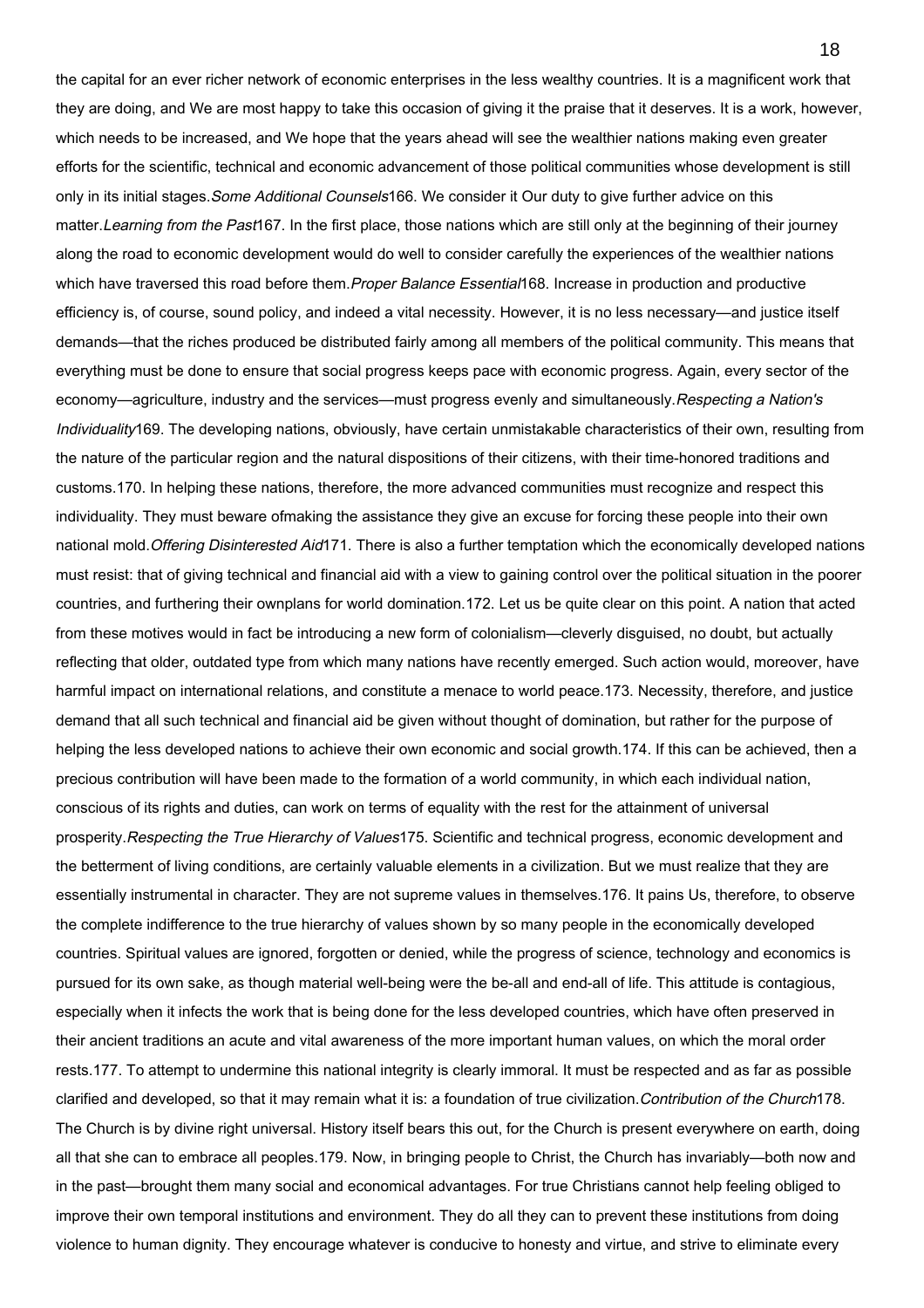obstacle to the attainment of this aim. Never an Alien180. Moreover, in becoming as it were the life-blood of these people, the Church is not, nor does she consider herself to be, a foreign body in their midst. Her presence brings about the rebirth, the resurrection, of each individual in Christ; and the man who is reborn and rises again in Christ never feels himself constrained from without. He feels himself free in the very depth of his being, and freely raised up to God. And thus he affirms and develops that side of his nature which is noblest and best. Unity, not Uniformity181. "The Church of Jesus Christ," as Our Predecessor Pius XII observed with such penetration, "is the repository of His wisdom; she is certainly too wise to discourage or belittle those peculiarities and differences which mark out one nation from another. It is quite legitimate for nations to treat those differences as a sacred inheritance and guard them at all costs. The Church aims at unity, a unity determined and kept alive by that supernatural love which should be actuating everybody; she does not aim at a uniformity which would only be external in its effects and would cramp the natural tendencies of the nations concerned. Every nation has its own genius, its own qualities, springing from the hidden roots of its being. The wise development, the encouragement within limits, of that genius, those qualities, does no harm; and if a nation cares to take precautions, to lay down rules, for that end, it has the Church's approval. She is mother enough to befriend such projects with her prayers." (43) Role of Catholic Citizens182. It is a source of profound satisfaction to Us to see the prominent part which is being played by Catholic citizens of the less wealthy countries in the economic and social development of their own State.183. Then, too, the Catholics of the wealthier States are doing all they can to increase the effectiveness of the social and economic work that is being done for the poorer nations. We would give Our special approval to the increasing assistance they are giving, in all sorts of ways, to African and Asian students scattered throughout the universities of Europe and America; and to the care that is being devoted to the training of those persons who are prepared to go to the less wealthy areas in order to engage in work of technical and professional nature.184. To these Our beloved sons in every land who, in promoting genuine progress and civilization, are a living proof of the Church's perennial vitality, We wish to extend Our kind and fatherly word of appreciation and encouragement. Population Increase and Economic Development185. How can economic development and the supply of food keep pace with the continual rise in population? This is a question which constantly obtrudes itself today—a world problem, as well as one for the povertystricken nations.186. As a world problem, the case is put thus: According to sufficiently reliable statistics the next few decades will see a very great increase in human population, whereas economic development will proceed at a slower rate. Hence, we are told, if nothing is done to check this rise in population, the world will be faced in the not too distant future with an increasing shortage in the necessities of life.187. As it affects the less developed countries, the problem is stated thus: The resources of modern hygiene and medicine will very shortly bring about a notable decrease in the mortality rate, especially among infants, while the birth rate—which in such countries is unusually high—will tend to remain more or less constant, at least for a considerable period. The excess of births over deaths will therefore show a steep rise, whereas there will be no corresponding increase in the productive efficiency of the economy. Accordingly, the standard of living in these poorer countries cannot possibly improve. It must surely worsen, even to the point of extreme hardship. Hence there are those who hold the opinion that, in order to prevent a serious crisis from developing, the conception and birth of children should be secretly avoided, or, in any event, curbed in some way.The Problem Examined188. Truth to tell, we do not seem to be faced with any immediate or imminent world problem arising from the disproportion between the increase of population and the supply of food. Arguments to this effect are based on such unreliable and controversial data that they can only be of very uncertain validity.189. Besides, the resources which God in His goodness and wisdom has implanted in Nature are well-nigh inexhaustible, and He has at the same time given man the intelligence to discover ways and means of exploiting these resources for his own advantage and his own livelihood. Hence, the real solution of the problem is not to be found in expedients which offend against the divinely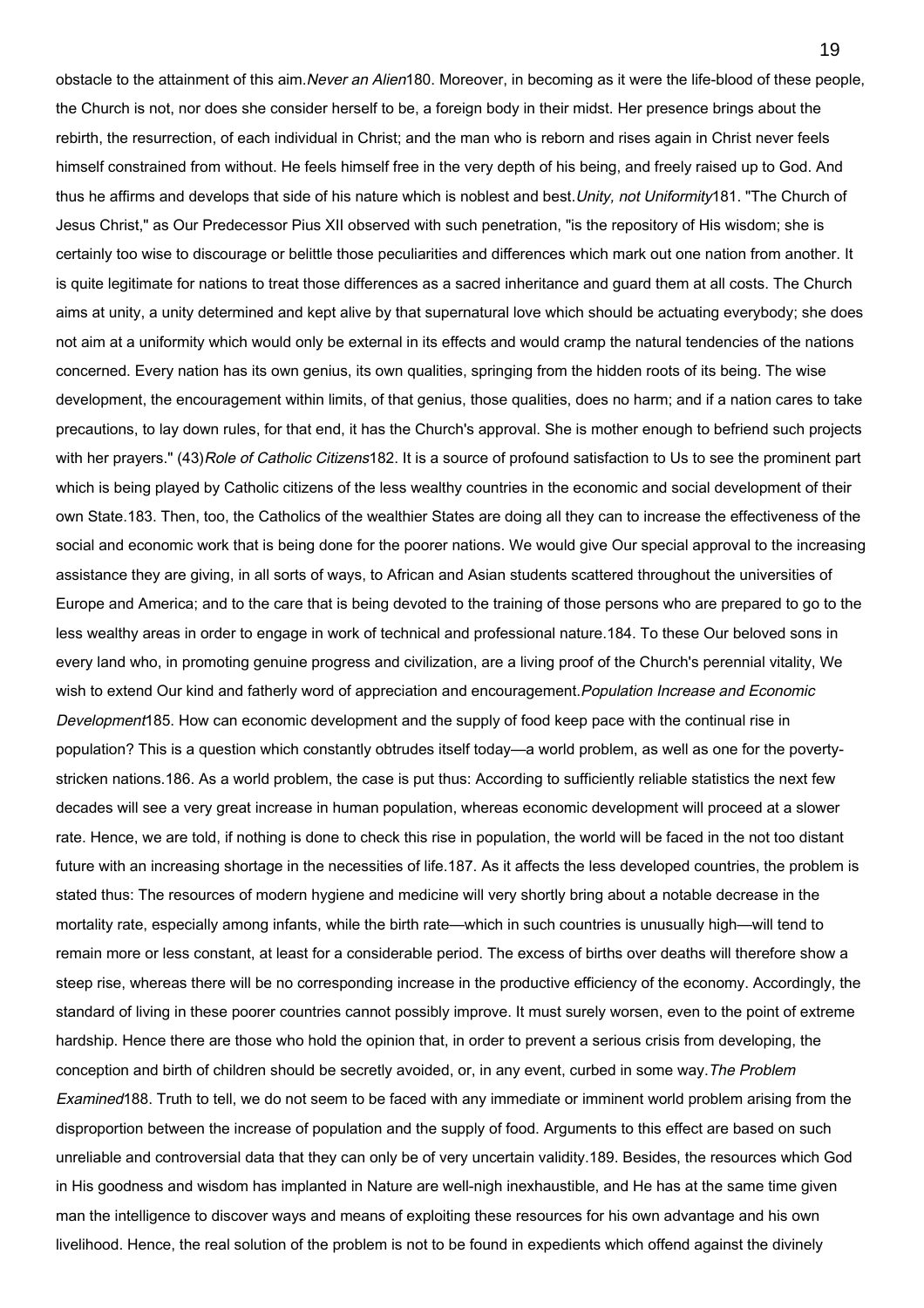established moral order and which attack human life at its very source, but in a renewed scientific and technical effort on man's part to deepen and extend his dominion over Nature. The progress of science and technology that has already been achieved opens up almost limitless horizons in this held.190. As for the problems which face the poorer nations in various parts of the world, We realize, of course, that these are very real. They are caused, more often than not, by a deficient economic and social organization, which does not offer living conditions proportionate to the increase in population. They are caused, also, by the lack of effective solidarity among such peoples.191. But granting this, We must nevertheless state most emphatically that no statement of the problem and no solution to it is acceptable which does violence to man's essential dignity; those who propose such solutions base them on an utterly materialistic conception of man himself and his life. Only Possible Solution192. The only possible solution to this question is one which envisages the social and economic progress both of individuals and of the whole of human society, and which respects and promotes true human values. First consideration must obviously be given to those values which concern man's dignity generally, and the immense worth of each individual human life. Attention must then be turned to the need for worldwide co-operation among men, with a view to a fruitful and well-regulated interchange of useful knowledge, capital and manpower. Respect for the Laws of Life193. We must solemnly proclaim that human life is transmitted by means of the family, and the family is based upon a marriage which is one and indissoluble and, with respect to Christians, raised to the dignity of a sacrament. The transmission of human life is the result of a personal and conscious act, and, as such, is subject to the all-holy, inviolable and immutable laws of God, which no man may ignore or disobey. He is not therefore permitted to use certain ways and means which are allowable in the propagation of plant and animal life.194. Human life is sacred—all men must recognize that fact. From its very inception it reveals the creating hand of God. Those who violate His laws not only offend the divine majesty and degrade themselves and humanity, they also sap the vitality of the political community of which they are members. Education Toward Sense of Responsibility195. It is of the utmost importance that parents exercise their right and obligation toward the younger generation by securing for their children a sound cultural and religious formation. They must also educate them to a deep sense of responsibility in life, especially in such matters as concern the foundation of a family and the procreation and education of children. They must instill in them an unshakable confidence in Divine Providence and a determination to accept the inescapable sacrifices and hardships involved in so noble and important a task as the co-operation with God in the transmitting of human life and the bringing up of children.To the attainment of this end nothing can be more effective than those principles and that supernatural aid which the Church supplies. On this score alone the right of the Church to full liberty in the exercise of her mission must be recognized. Science in the Service of Life196. Genesis relates how God gave two commandments to our first parents: to transmit human life—"Increase and mutliply" (44)—and to bring nature into their service—"Fill the earth, and subdue it." (45) These two commandments are complementary .197. Nothing is said in the second of these commandments about destroying nature. On the contrary, it must be brought into the service of human life.198. We are sick at heart, therefore, when We observe the contradiction which has beguiled so much modern thinking. On the one hand we are shown the fearful specter of want and misery which threatens to extinguish human life, and on the other hand we find scientific discoveries, technical inventions and economic resources being used to provide terrible instruments of ruin and death.199. A provident God grants sufficient means to the human race to find a dignified solution to the problems attendant upon the transmission of human life. But these problems can become difficult of solution, or even insoluble, if man, led astray in mind and perverted in will, turns to such means as are opposed to right reason, and seeks ends that are contrary to his social nature and the intentions of Providence. Worldwide Co-operation200. The progress of science and technology in every aspect of life has led, particularly today, to increased relationships between nations, and made the nations more and more dependent on one another.201. As a rule no single commonwealth has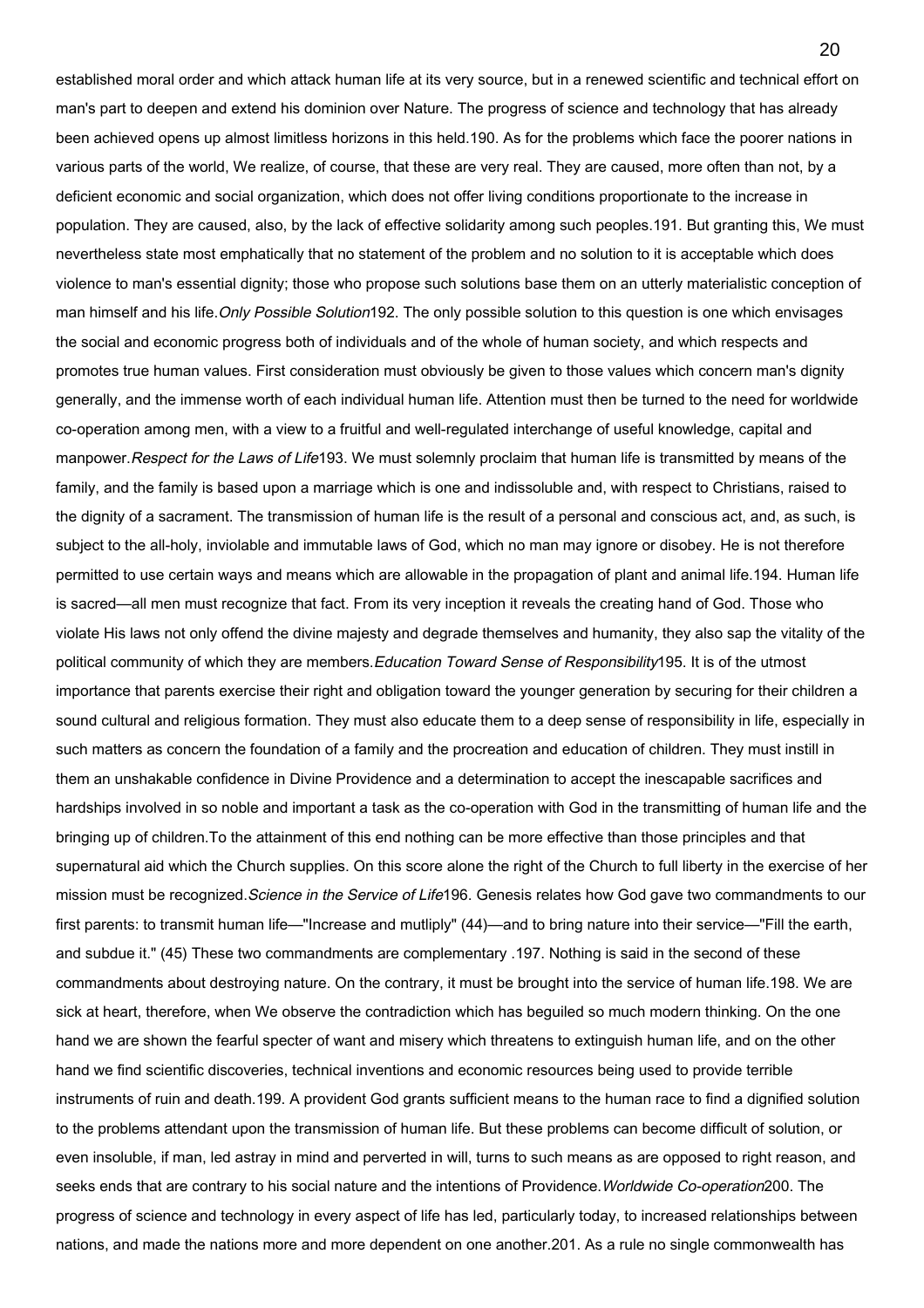sufficient resources at its command to solve the more important scientific, technical, economic, social, political and cultural problems which confront it at the present time. These problems are necessarily the concern of a whole group of nations, and possibly of the whole world.202. Individual political communities may indeed enjoy a high degree of culture and civilization. They may have a large and industrious population, an advanced economic structure, great natural resources and extensive territories. Yet, even so, in isolation from the rest of the world they are quite incapable of finding an adequate solution to their major problems. The nations, therefore, must work with each other for their mutual development and perfection. They can help themselves only in so far as they succeed in helping one another. That is why international understanding and co-operation are so necessary. The Effects of Mutual Distrust203. Yet although individuals and nations are becoming more and more convinced of this twofold necessity, it would seem that men in general, and particularly those with high responsibility in public life, are showing themselves quite incapable of achieving it. The root of such inability is not to be sought in scientific, technical or economic reasons, but in the absense of mutual trust. Men, and consequently States, are in mortal fear of each other. Each fears that the other harbors plans of conquest and is only waiting for a favorable moment to put these plans into effect. Hence each organizes its own defense and builds up munitions of war as a deterrent against the would-be aggressor.204. The result is a vast expenditure of human energy and natural resources on projects which are disruptive of human society rather than beneficial to it; while a growing uneasiness gnaws at men's hearts and makes them less responsive to the call of nobler enterprises. Failure to Acknowledge the Moral Order205. The root cause of so much mistrust is the presence of ideological differences between nations, and more especially between their rulers. There are some indeed who go so far as to deny the existence of a moral order which is transcendent, absolute, universal and equally binding upon all. And where the same law of justice is not adhered to by all, men cannot hope to come to open and full agreement on vital issues.206. Yes, both sides speak of justice and the demands of justice, but these words frequently take on different or opposite meanings according to which side uses them. Hence, when rulers of nations appeal to justice and the demands of justice, they not only disagree on terms, but often increase the tension that exists between their States. And so the belief is engendered that if a nation is to assert its rights and pursue its own interests, there is only one way open to it: to have recourse to violence; ignoring the fact that violence is the source of the very greatest evils. God, the Foundation of the Moral Order207. Mutual trust among rulers of States cannot begin nor increase except by recognition of, and respect for, the moral order.208. But the moral order has no existence except in God; cut off from God it must necessarily disintegrate. Moreover, man is not just a material organism. He consists also of spirit; he is endowed with reason and freedom. He demands, therefore, a moral and religious order; and it is this order—and not considerations of a purely extraneous, material order—which has the greatest validity in the solution of problems relating to his life as an individual and as a member of society, and problems concerning individual states and their inter-relations.209. It has been claimed that in an era of scientific and technical triumphs such as ours man can well afford to rely on his own powers, and construct a very good civilization without God. But the truth is that these very advances in science and technology frequently involve the whole human race in such difficulties as can only be solved in the light of a sincere faith in God, the Creator and Ruler of man and his world. Spiritual and Moral Values210. The almost limitless horizons opened up by scientific research only go to confirm this truth. More and more men are beginning to realize that science has so far done little more than scratch the surface of nature and reality. There are vast hidden depths still to be explored and adequately explained. Such men are appalled when they consider how these gigantic forces for good can be turned by science into engines of destruction. They realize then the supreme importance of spiritual and moral values, if scientific and technical progress is to be used in the service of civilization, and not involve the whole human race in irremediable disaster.211. Furthermore, the increasing sense of dissatisfaction with worldly goods which is making itself felt among citizens of the wealthier nations, is rapidly destroying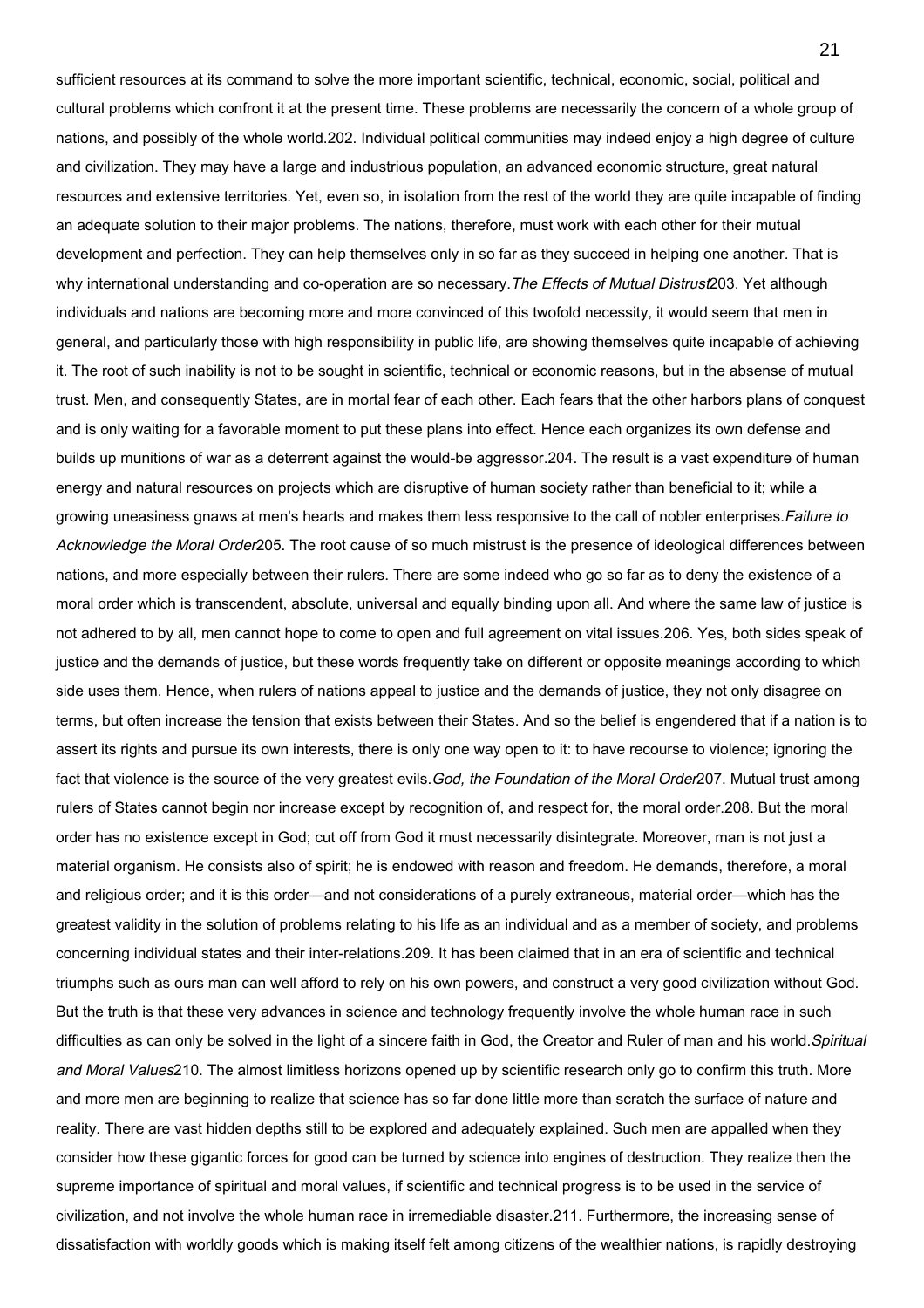the treasured illusion of an earthly paradise. Men, too, are becoming more and more conscious of their rights as human beings, rights which are universal and inviolable; and they are aspiring to more just and more human relations with their fellows. The effect of all this is to make the modern man more deeply aware of his own limitations, and to create in him a striving for spiritual values. All of which encourages Us in the hope that individuals and nations will one day learn to unite in a spirit of sincere understanding and profitable cooperation.IV. THE REBUILDING OF A SOCIAL ORDER212. After all this scientific and technical progress, and even because of it, the problem remains: how to build up a new order of society based on a more balanced human relationship between political communities on a national and international level?Incomplete and False Ideologies213. The attempt to find a solution to this problem has given birth to a number of theories. Some of these were little more than ephemeral; others have undergone, and are still undergoing, substantial change; others again are proving themselves less and less attractive to modern man.Why is this? It is because these ideologies do not take account of the whole man, nor even of his most important part. In particular, they take little account of certain inevitable human weaknesses such as sickness and suffering, weaknesses which even the most advanced economic and social systems cannot completely eliminate. Finally, they fail to take account of that deep-rooted sense of religion which exists in all men everywhere, and which nothing, neither violence nor cunning, can eradicate.214. The most fundamental modern error is that of imagining that man's natural sense of religion is nothing more than the outcome of feeling or fantasy, to be eradicated from his soul as an anachronism and an obstacle to human progress. And yet this very need for religion reveals a man for what he is: a being created by God and tending always toward God. As we read in St. Augustine: "Lord, you have made us for yourself, and our hearts can find no rest until they rest in you". (46)The Real Source of Justice, Truth and Love215. Let men make all the technical and economic progress they can, there will be no peace nor justice in the world until they return to a sense of their dignity as creatures and sons of God, who is the first and final cause of all created being. Separated from God a man is but a monster, in himself and toward others; for the right ordering of human society presupposes the right ordering of man's conscience with God, who is Himself the source of all justice, truth and love.216. Here is a spectacle for all the world to see: thousands of Our sons and brothers, whom We love so dearly, suffering years of bitter persecution in many lands, even those of an ancient Christian culture. And will not men who see clearly and compare the superior dignity of the persecuted with that refined barbarity of their oppressors, soon return to their senses, if indeed they have not already done so?"Unless the Lord Build the House... ."217. The most perniciously typical aspect of the modern era consists in the absurd attempt to reconstruct a solid and fruitful temporal order divorced from God, who is, in fact, the only foundation on which it can endure. In seeking to enhance man's greatness, men fondly imagine that they can do so by drying up the source from which that greatness springs and from which it is nourished. They want, that is, to restrain and, if possible, to eliminate the soul's upward surge toward God. But today's experience of so much disillusionment and bloodshed only goes to confirm those words of Scripture: "Unless the Lord build the house, they labor in vain that build it." (47) The Enduring Validity of the Church's Social Teaching 218. The permanent validity of the Catholic Church's social teaching admits of no doubt. The Fundamental Principle219. This teaching rests on one basic principle: individual human beings are the foundation, the cause and the end of every social institution. That is necessarily so, for men are by nature social beings. This fact must be recognized, as also the fact that they are raised in the plan of Providence to an order of reality which is above nature.220. On this basic principle, which guarantees the sacred dignity of the individual, the Church constructs her social teaching. She has formulated, particularly over the past hundred years, and through the efforts of a very well informed body of priests and laymen, a social doctrine which points out with clarity the sure way to social reconstruction. The principles she gives are of universal application, for they take human nature into account, and the varying conditions in which man's life is lived. They also take into account the principal characteristics of contemporary society, and are thus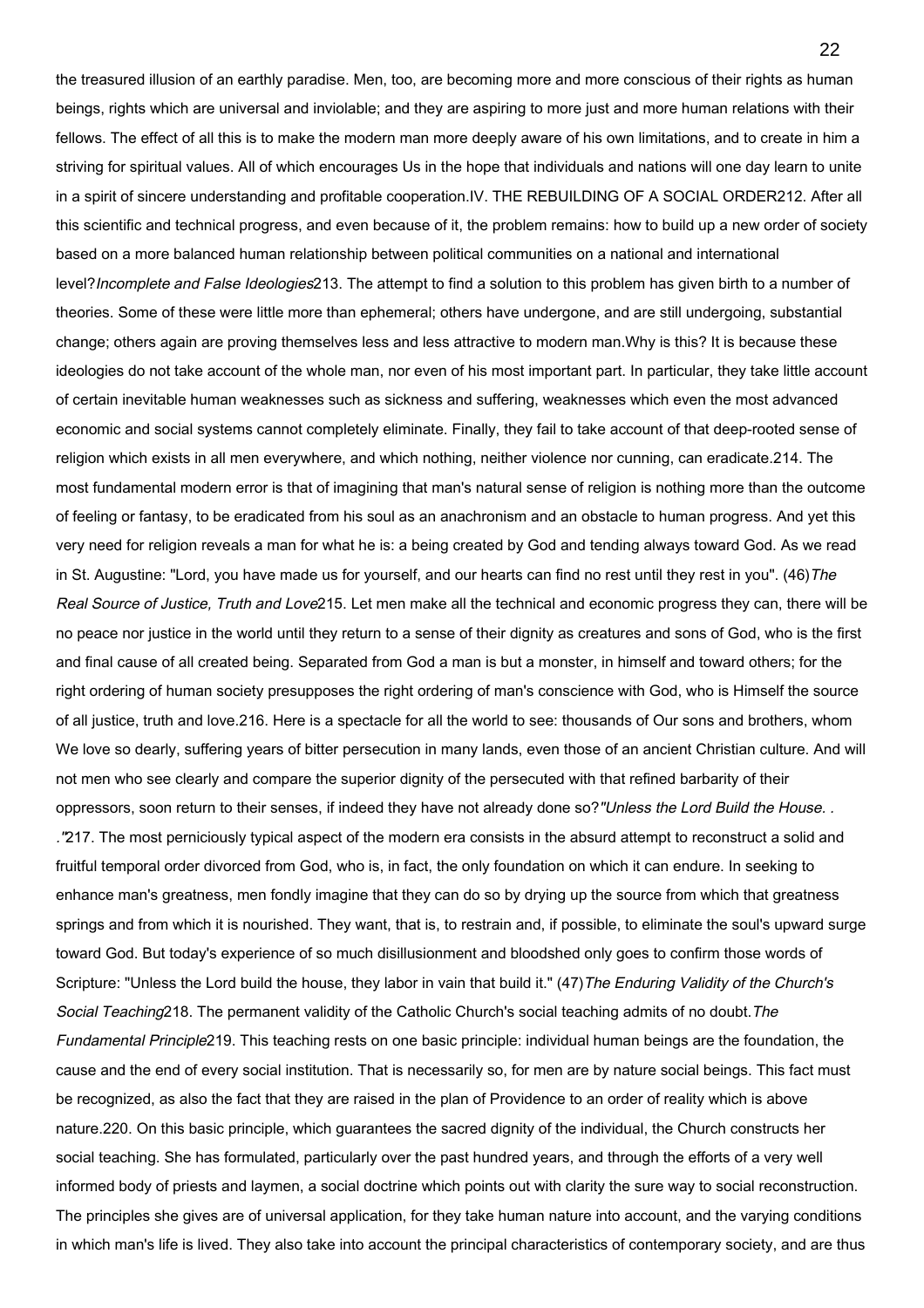acceptable to all. Must be Studied, Applied, Taught221. But today, more than ever, it is essential that this doctrine be known, assimilated, and put into effect in the form and manner that the different situations allow and demand. It is a difficult task indeed, yet a most noble one. To the performance of it We call, not only Our own sons and brothers scattered throughout the world, but also men of goodwill everywhere.222. First, We must reaffirm most strongly that this Catholic social doctrine is an integral part of the Christian conception of life.223. It is therefore Our urgent desire that this doctrine be studied more and more. First of all it should be taught as part of the daily curriculum in Catholic schools of every kind, particularly seminaries, although We are not unaware that in some of these latter institutions, this has been done for a long time now and in an outstanding way. We would also like to see it added to the religious instruction programs of parishes and of Association of the Lay Apostolate. It must be spread by every modern means at our disposal: daily newspapers, periodicals, popular and scientific publications, radio and television.224. Our beloved sons, the laity, can do much to help this diffusion of Catholic social doctrine by studying it themselves and putting it into practice, and by zealously striving to make others understand it.225. They should be convinced that the best way of demonstrating the truth and efficacy of this teaching is to show that it can provide the solution to present-day difficulties. They will thus win those people who are opposed to it through ignorance of it. Who knows, but a ray of its light may one day enter their minds.Christian Education226. It is not enough merely to formulate a social doctrine. It must be translated into reality. And this is particularly true of the Church's social doctrine, the light of which is Truth, Justice its objective, and Love its driving force.227. It is vitally important, therefore, that Our sons learn to understand this doctrine. They must be educated to it. Theory and Practice228. No Christian education can be considered complete unless it covers every kind of obligation. It must therefore aim at implanting and fostering among the faithful an awareness of their duty to carry on their economic and social activities in a Christian manner.229. The transition from theory to practice is of its very nature difficult; and it is especially so when one tries to reduce to concrete terms a social doctrine such as that of the Church. There are several reasons why this is so; among them We can mention man's deep-rooted selfishness, the materialism in which modern society is steeped, and the difficulty of determining sometimes what precisely the demands of justice are in a given instance.230. Consequently, a purely theoretical instruction in man's social and economic obligations is inadequate. People must also be shown ways in which they can properly fulfill these obligations.231. In Our view, therefore, formal instruction, to be successful, must be supplemented by the students' active co-operation in their own training. They must gain an experimental knowledge of the subject, and that by their own positive action.232. It is practice which makes perfect, even in such matters as the right use of liberty. Thus one learns Christian behavior in social and economic matters by actual Christian action in those fields. Lay Apostolate's Role In Social Education233. The Lay Apostolate, therefore, has an important role to play in social education—especially those associations and organizations which have as their specific objective the christianization of contemporary society. The members of these associations, besides profiting personally from their own day to day experience in this field, can also help in the social education of the rising generation by giving it the benefit of the experience they have gained. Christian Spirit—Not Hedonism234. But We must remind you here of an important truth: the Christian conception of life demands of all—whether highborn or lowly—a spirit of moderation and sacrifice. That is what God calls us to by His grace.235. There is, alas, a spirit of hedonism abroad today which beguiles men into thinking that life is nothing more than the quest for pleasure and the satisfaction of human passions. This attitude is disastrous. Its evil effects on soul and body are undeniable. Even on the natural level temperance and simplicity of life are the dictates of sound policy. On the supernatural level, the Gospels and the whole ascetic tradition of the Church require a sense of mortification and penance which assures the rule of the spirit over the flesh, and offers an efficacious means of expiating the punishment due to sin, from which no one, except Jesus Christ and His Immaculate Mother, is exempt. Practical Suggestions236. There are three stages which should normally be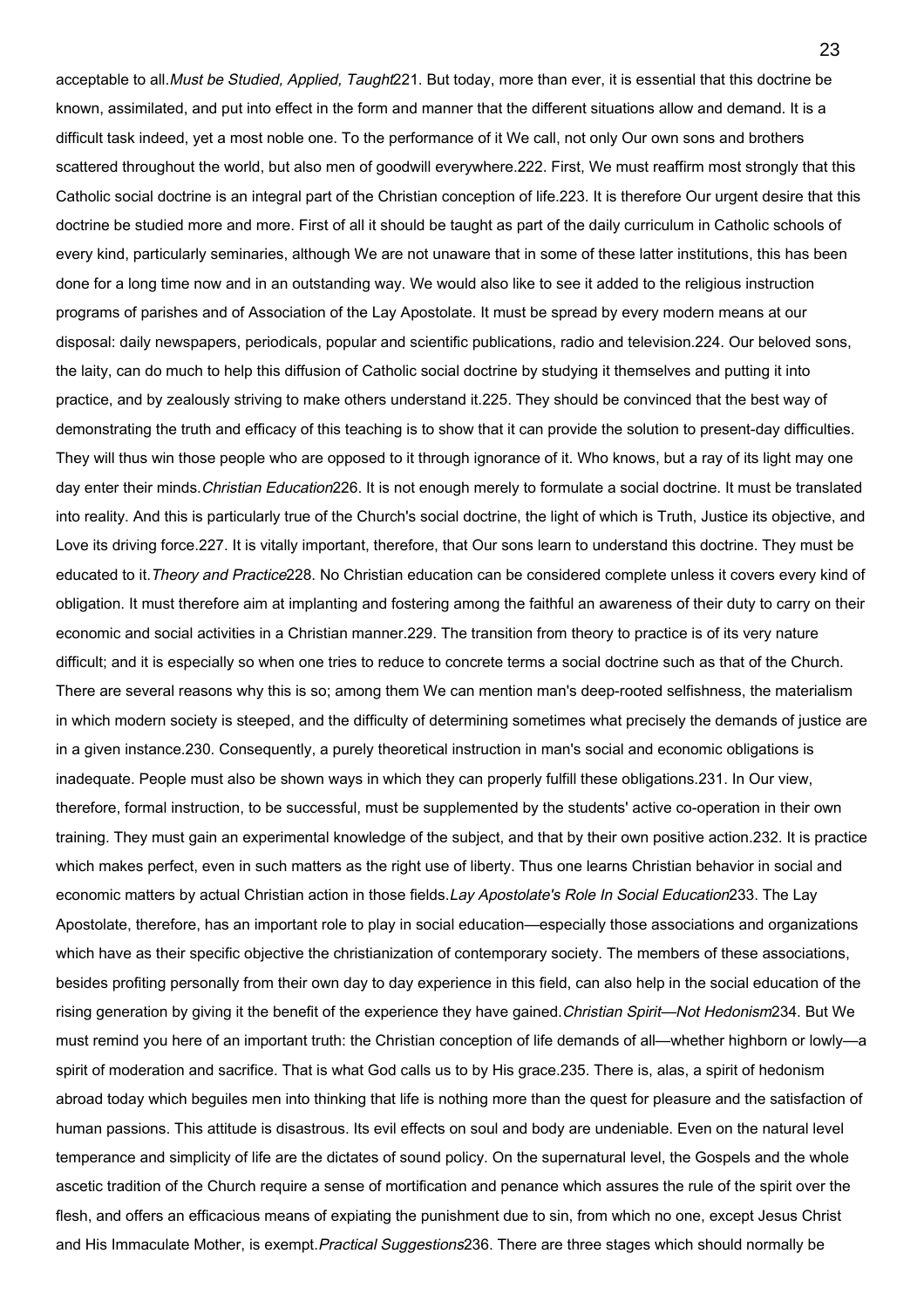followed in the reduction of social principles into practice. First, one reviews the concrete situation; secondly, one forms a judgment on it in the light of these same principles; thirdly, one decides what in the circumstances can and should be done to implement these principles. These are the three stages that are usually expressed in the three terms: look, judge, act.237. It is important for our young people to grasp this method and to practice it. Knowledge acquired in this way does not remain merely abstract, but is seen as something that must be translated into action. When Differences Arise...238. Differences of opinion in the application of principles can sometimes arise even among sincere Catholics. When this happens, they should be careful not to lose their respect and esteem for each other. Instead, they should strive to find points of agreement for effective and suitable action, and not wear themselves out in interminable arguments, and, under pretext of the better or the best, omit to do the good that is possible and therefore obligatory.239. In their economic and social activities, Catholics often come into contact with others who do not share their view of life. In such circumstances, they must, of course, bear themselves as Catholics and do nothing to compromise religion and morality. Yet at the same time they should show themselves animated by a spirit of understanding and unselfishness, ready to cooperate loyally in achieving objects which are good in themselves, or can be turned to good. Needless to say, when the Hierarchy has made a decision on any point Catholics are bound to obey their directives. The Church has the right and obligation not merely to guard ethical and religious principles, but also to declare its authoritative judgment in the matter of putting these principles into practice. The Layman's Responsibility240. These, then, are the educational principles which must be put into effect. It is a task which belongs particularly to Our sons, the laity, for it is their lot to live an active life in the world and organize themselves for the attainment of temporal ends.241. In performing this task, which is a noble one, they must not only be well qualified in their trade or profession and practice it in accordance with its own proper laws, they must also bring their professional activity into conformity with the Church's social teaching. Their attitude must be one of loyal trust and filial obedience to ecclesiastical authority.They must remember, too, that if in the transaction of their temporal affairs they take no account of those social principles which the Church teaches, and which We now confirm, then they fail in their obligations and may easily violate the rights of others. They may even go so far as to bring discredit on the Church's teaching, lending substance to the opinion that, in spite of its intrinsic value, it is in fact powerless to direct men's lives. Matter and Spirit242. As We have noted already, modern man has greatly deepened and extended his knowledge of nature's laws, and has harnessed the forces of nature, making them subservient to his ends. The magnitude of his achievements deserves ungrudging admiration; nor is he yet at the end of his resources.Nevertheless, in his striving to master and transform the world around him he is in danger of forgetting and of destroying himself. As Our Predecessor, Pope Pius XI, lamented in *Quadragesimo Anno:* "And so bodily labor, which even after original sin was decreed by Providence for the good of man's body and soul, is in many instances changed into an instrument of perversion; for from the factory dead matter goes out improved, whereas men there are corrupted and degraded." (48)243. Similarly, Our Predecessor, Pius XII, rightly asserted that our age is marked by a clear contrast between the immense scientific and technical progress and the fearful human decline shown by "its monstrous masterpiece . . . transforming man into a giant of the physical world at the expense of his spirit, which is reduced to that of a pygmy in the supernatural and eternal world." (49)244. And so the words of the Psalmist about the worshippers of false gods are strikingly verified today. Men are losing their own identity in their works, which they admire to the point of idolatry: "The idols of the Gentiles are silver and gold, the works of the hands of men." (50) True Hierarchy of Values245. In Our paternal care as universal Pastor of souls, We earnestly beg Our sons, immersed though they be in the business of this world, not to allow their consciences to sleep; not to lose sight of the true hierarchy of values. 246. Certainly, the Church teaches—and has always taught—that scientific and technical progress and the resultant material well-being are good things and mark an important phase in human civilization. But the Church teaches, too, that goods of this kind must be valued according to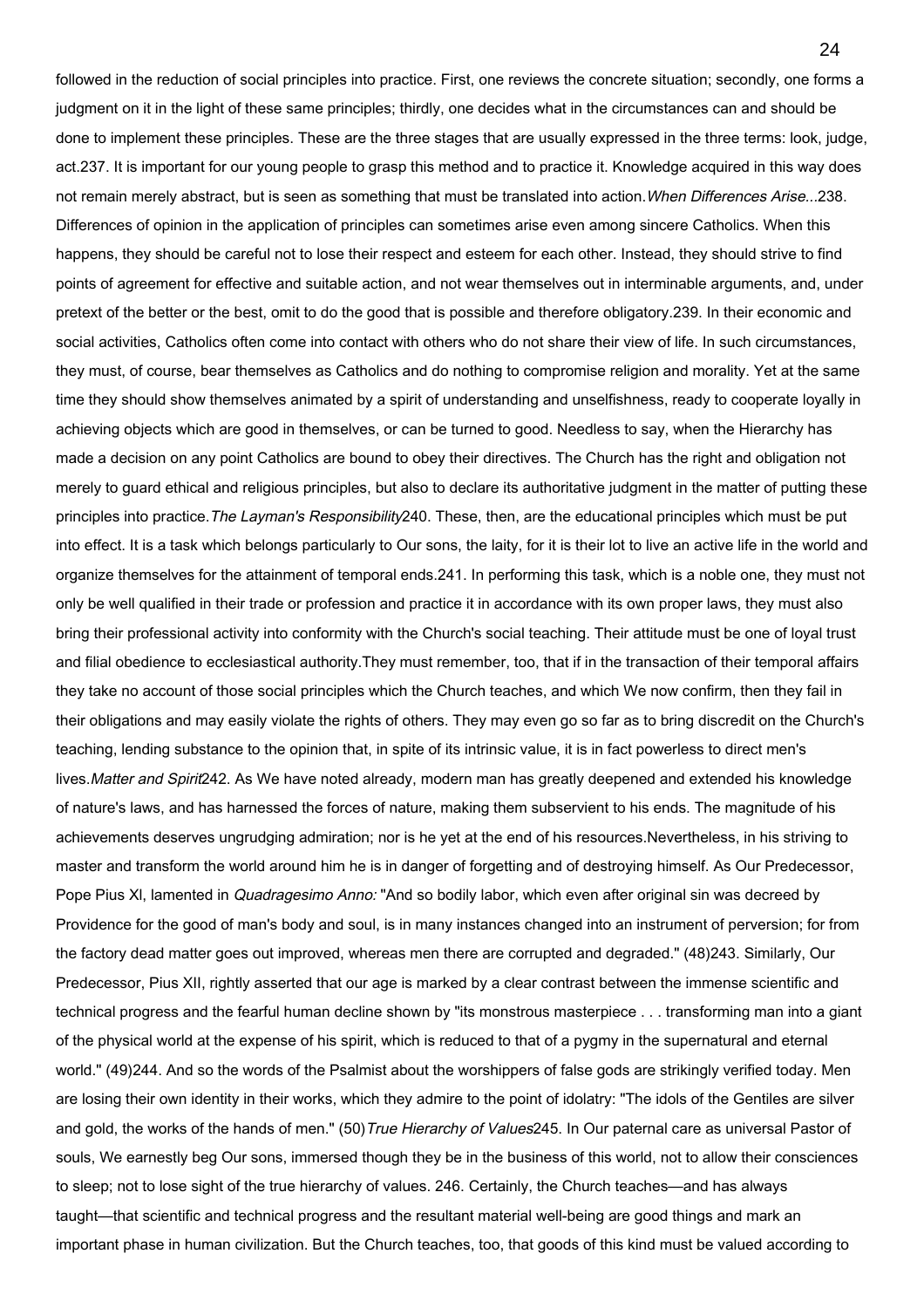their true nature: as instruments used by man for the better attainment of his end. They help to make him a better man, both in the natural and the supernatural order.247. May these warning words of the divine Master ever sound in men's ears: "For what doth it profit a man, if he gain the whole world and suffer the loss of his own soul? Or what exchange shall a man give for his soul?" (51)Making Sunday Holy248. Allied to what We have said so far is the question of the Sunday rest.249. To safeguard man's dignity as a creature of God endowed with a soul in the image and likeness of God, the Church has always demanded a diligent observance of the third Commandment: "Remember that thou keep holy the sabbath day." (52) God certainly has the right and power to command man to devote one day a week to his duty of worshipping the eternal Majesty. Free from mundane cares, he should lift up his mind to the things of heaven, and look into the depths of his conscience, to see how he stands with God in respect of those necessary and inviolable relationships which must exist between the creature and his Creator.250. In addition, man has a right to rest a while from work, and indeed a need to do so if he is to renew his bodily strength and to refresh his spirit by suitable recreation. He has also to think of his family, the unity of which depends so much on frequent contact and the peaceful living together of all its members.251. Thus, religion and moral and physical well-being are one in demanding this periodic rest, and for many centuries now the Church has set aside Sunday as a special day of rest for the faithful, on which they participate in the Holy Sacrifice of the Mass, the memorial and application of Christ's redemptive work for souls.252. Heavy in heart, We cannot but deplore the growing tendency in certain quarters to disregard this sacred law, if not to reject it outright. This attitude must inevitably impair the bodily and spiritual health of the workers, whose welfare We have so much at heart.253. In the name of God, therefore, and for the sake of the material and spiritual interests of men, We call upon all, public authorities, employers and workers, to observe the precepts of God and His Church and to remember their grave responsibilities before God and society. The Christian's Work in the World254. We have only been able to touch lightly upon this matter, but Our sons, the laity especially, must not suppose that they would be acting prudently to lessen their personal Christian commitment in this passing world. On the contrary, We insist that they must intensify it and increase it continually.255. In His solemn prayer for the Church's unity, Christ Our Lord did not ask His Father to remove His disciples from the world: "I pray not that thou shouldst take them out of the world, but that thou shouldst keep them from evil." (53) Let no man therefore imagine that a life of activity in the world is incompatible with spiritual perfection. The two can very well be harmonized. It is a gross error to suppose that a man cannot perfect himself except by putting aside all temporal activity, on the plea that such activity will inevitably lead him to compromise his personal dignity as a human being and as a Christian. Perfection Through Daily Work256. That a man should develop and perfect himself through his daily work—which in most cases is of a temporal character—is perfectly in keeping with the plan of divine Providence. The Church today is faced with an immense task: to humanize and to Christianize this modern civilization of ours. The continued development of this civilization, indeed its very survival, demand and insist that the Church do her part in the world. That is why, as We said before, she claims the co-operation of her laity. In conducting their human affairs to the best of their ability, they must recognize that they are doing a service to humanity, in intimate union with God through Christ, and to God's greater glory. And St. Paul insisted: "Whether you eat or drink, or whatsoever else you do, do all to the glory of God." (54) "All whatsoever you do in word or in work, do all in the name of the Lord Jesus Christ, giving thanks to God and the Father by him." (55) Greater Efficiency in Temporal Affairs 257. To search for spiritual perfection and eternal salvation in the conduct of human affairs and institutions is not to rob these of the power to achieve their immediate, specific ends, but to enhance this power.The words of our divine Master are true for all time: "Seek ye therefore first the kingdom of God and his justice; and all these things shall be added unto you." (56) The man who is "light in the Lord" (57) and who walks as a "child of the light" (58) has a sure grasp of the fundamental demands of justice in all life's difficulties and complexities, obscured though they may be by so much individual, national and racial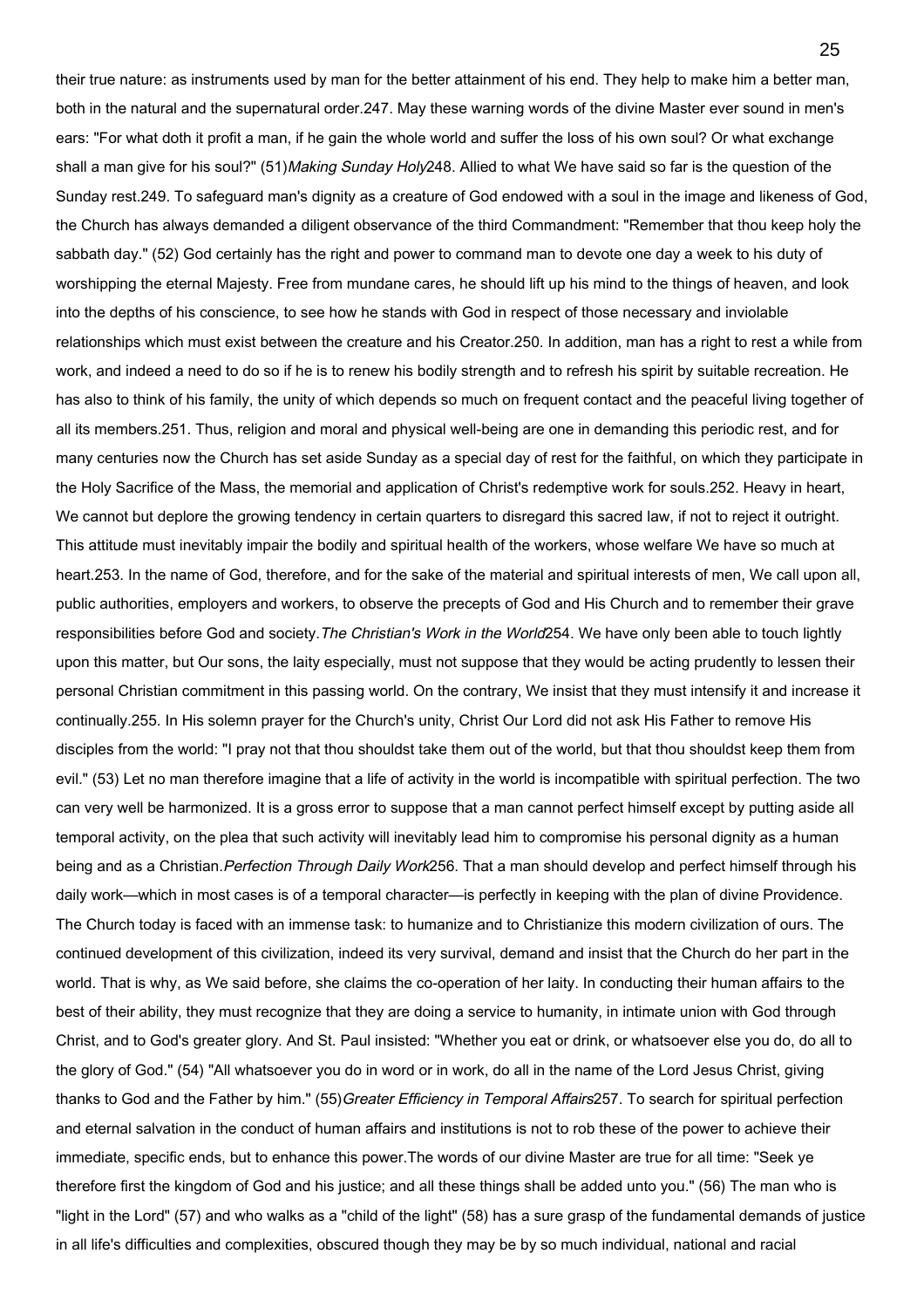selfishness.Animated, too, by the charity of Christ, he finds it impossible not to love his fellow men. He makes his own their needs, their sufferings and their joys. There is a sureness of touch in all his activity in every field. It is energetic, generous and considerate. For "charity is patient, is kind; charity envieth not, dealeth not perversely, is not puffed up, is not ambitious, seeketh not her own, is not provoked to anger, thinketh no evil; rejoiceth not in iniquity, but rejoiceth with the truth; beareth all things, believeth all things, hopeth all things, endureth all things." (59)CONCLUSION258. In conclusion, Venerable Brethren, We would remind you of that sublime truth of Catholic doctrine: our incorporation as living members in Christ's Mystical Body, the Church, "For as the body is one and hath many members; and all the members of the body, whereas they are many, yet are one body; so also is Christ." (60)259. We most earnestly beg all Our sons the world over, clergy and laity, to be deeply conscious of the dignity, the nobility, which is theirs through being grafted on to Christ as shoots on a vine: "I am the vine; you the branches.'' (61) They are thus called to a share in His own divine life; and since they are united in mind and spirit with the divine Redeemer even when they are engaged in the affairs of the world, their work becomes a continuation of His work, penetrated with redemptive power. "He that abideth in men, and I in him, the same beareth much fruit." (62)Thus is man's work exalted and ennobled—so highly exalted that it leads to his own personal perfection of soul, and helps to extend to others the fruits of Redemption, all over the world. It becomes a means whereby the Christian way of life can leaven this civilization in which we live and work—leaven it with the ferment of the Gospel. Era of Immense Possibilities 260. This era in which we live is in the grip of deadly errors; it is torn by deep disorders. But it is also an era which offers to those who work with the Church immense possibilities in the field of the apostolate. And therein lies our hope.261. Venerable Brethren and dear sons, We began with that wonderful Encyclical of Pope Leo, and passed in review before you the various problems of our modern social life. We have given principles and directives which We exhort you earnestly to think over, and now, for your part, to put into effect. Your courageous co-operation in this respect will surely help to bring about the realization of Christ's Kingdom in this world, "a kingdom of truth and life; a kingdom of holiness and grace; a kingdom of justice, of love and of peace," (63) which assures the enjoyment of those heavenly blessings for which we were created and for which we long most ardently. Mother and Teacher262. For here Our concern is with the doctrine of the Catholic and Apostolic Church. She is the Mother and Teacher of all nations. Her light illumines, enkindles and enflames. No age but hears her warning voice, vibrant with heavenly wisdom.She is ever powerful to offer suitable, effective remedies for the increasing needs of men, and the sorrows and anxieties of this present life. Her words re-echo those of the Psalmist of old—words which never fail to raise our fainting spirits and give us courage: "I will hear what the Lord God will speak in me: for he will speak peace unto his people. And unto his saints: and unto them that are converted to the heart. Surely his salvation is near to them that fear him: that glory may dwell in our land. Mercy and truth have met each other: justice and peace have kissed. Truth is sprung out of the earth: and justice hath looked down from heaven. For the Lord will give goodness: and our earth shall yield her fruit. Justice shall walk before him: and shall set his steps in the way." (64) May Christ Reign 263. For some considerable time now, Venerable Brethren, Our solicitude for the Universal Church has been directed into the writing of this letter; and We wish to conclude it by voicing the following desires: May man's divine Redeemer "who of God is made unto us wisdom and justice and sanctification and redemption," (65) reign and triumph gloriously throughout all ages, in all and over all. And, with the right ordering of human society, may all nations at last enjoy true prosperity, happiness and peace.264. In earnest of these wishes, and as a pledge of Our fatherly goodwill, may the Apostolic Blessing, which We give in the Lord with all Our heart, descend upon you, Venerable Brethren, and upon all the faithful entrusted to your care, and especially upon those who respond with generosity to Our appeals. Given at Rome, at St. Peter's, on the 15th day of May, in the year 1961, the third of Our Pontificate. JOHN